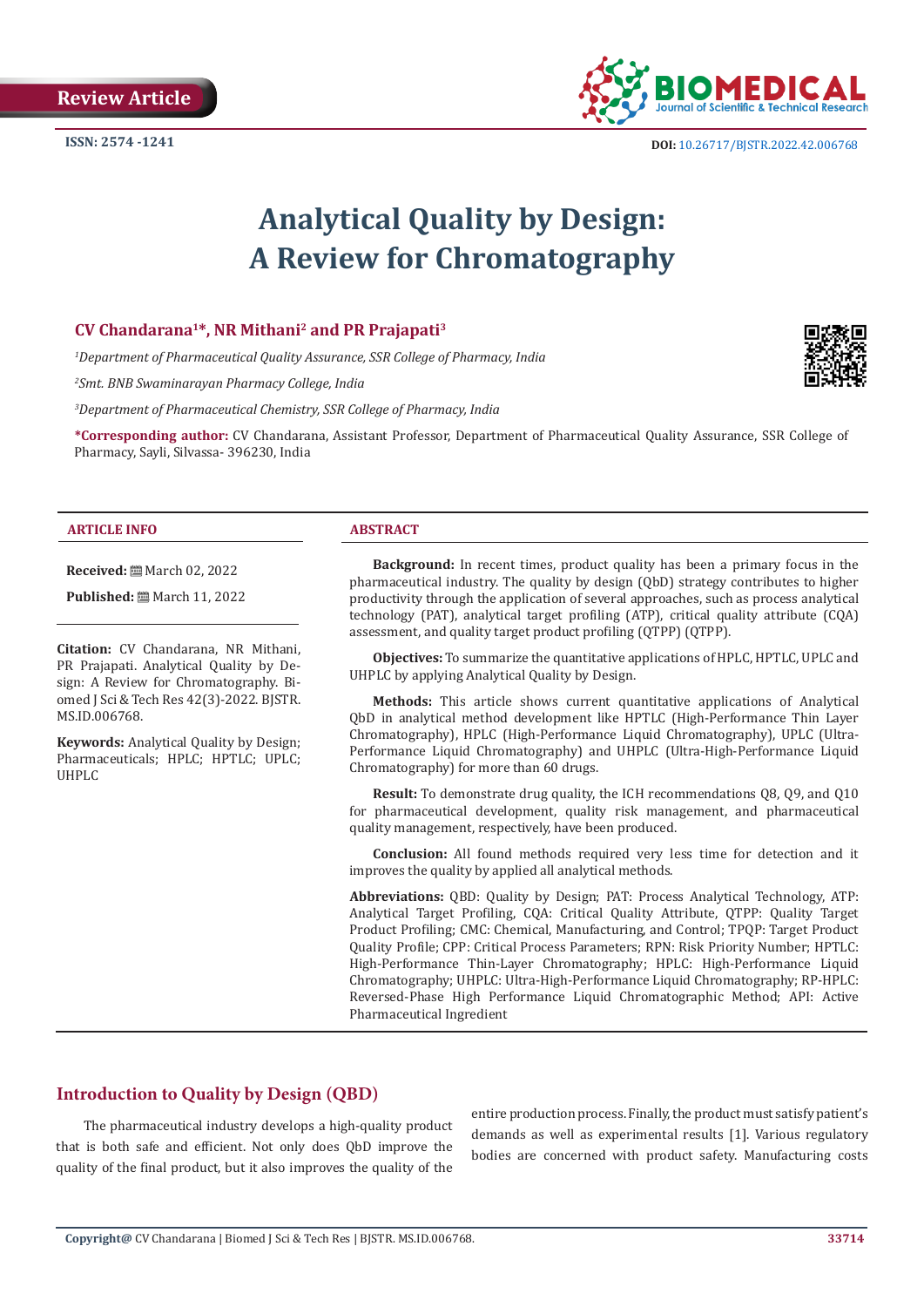can be reduced by adopting PAT, CQA, and ATP. The strategies for developing goods vary from industry to industry. The substance is of high quality since it is contamination-free, resulting in a proper therapeutic effect [2]. For the development of a product, either an empirical or a systematic method, or both, can be employed; however, when implementing QbD, the systematic approach is used more [3]. A systematic approach facilitates designing the production process and accelerates formulation development, which results in a product worthy of being evaluated in a clinical trial. For goods with minimal risk of chemical, manufacturing, and control (CMC) modifications in post-approval manufacture, the FDA wants to reduce the regulatory filing requirement [4].

#### **Design**

- **i.** Product should fulfil a patient's demands.
- ii. Product should be of good quality.
- **iii.** The starting unprocessed materials will affect the product.

#### **Definition of Quality by Design (QBD)**

A systemic approach to development begins with predefined objectives and emphasizes product and process understanding and process control, based on sound science and quality risk management.

#### **Benefits of QBD**

- i. It improves the Quality of Product.
- ii. It provides a better understanding of manufacturing.
- iii. It increases production.
- iv. Chances of batch failure are less.
- v. The investigations are not costly [5-7].
- vi. It reduces the time for manufacturing.
- vii. The deviation is minimized.
- viii. Less time is required.
- ix. It gives a better understanding of manufacturing processes.
- x. It reduces the time for testing.
- xi. It builds patient's confidence [8,9].
- xii. It provides a positive environment.
- xiii. The economic rate is high.

It is for better development.

#### **Opportunities**

**i.** It is efficient and flexible.

- **ii.** It validates the process.
- **iii.** It increases efficiency and potency.
- **iv.** It reduces costs [10].
- **v.** The speed for production is more.
- **vi.** It reduces batch rejections.
- **vii.** Scientific knowledge is more for all products.
- **viii.** For various issues, better interact with industry,
- **ix.** Chance of risk management is less [11].

#### **Steps involved in QbD**

**The Target Product Quality Profile (TPQP):** TPQP has been intended for quality of a drug product that will reach to secure the good product TPQP is defined as ,"prospective and dynamic summary of the quality characteristics of a drug product that ideally will be achieved to ensure that the desired quality, and thus the safety and efficacy, of a drug product is realized". Thus safety, quality and efficacy of a drug is perceived. It cover strength of dosage form (s), route of administration of drug, therapeutic index , and pharmacokinetic parameters such as aerodynamic performance , Drug dissolution , relevant quality product its dosage form has been developed and product quality criteria such as purity and sterility suitable for the design of sells product [12].

**Critical Quality Attribute:** After the TPQP the next step involved is Critical quality attributes. CQA has been defined as "a physical, chemical, biological, or microbiological property or characteristic that should be within an appropriate limit, range, or distributed to ensure the desired product quality". As per the ICH Q9 [12]. Guidelines identification of CQAs is done by risk assessment. For making risk assessments the knowledge of product required such as accumulated laboratory, clinical and non-clinical experience with certain product-quality attribute.

**Critical Process Parameter:** "Parameters whose variability have an impact on a CQA and therefore should be monitored or controlled to ensure the process produces the desired quality" are defined as Critical process parameters (CPPs). The ability of a process to demonstrate acceptable quality and performance and tolerate variability in inputs at the same time is defined as Process robustness. Process capability Should be considered. To indicate the uniformity and reproducibility of a process. The Six Sigma is popularly accepted for process capability. Process capability index is the statistical a process ability to build output within specific range [12]. Process capability index  $(CpK)$  = Upper limit of specification -Lower limit of specification / 6 standard deviation.

**Risk Assessment:** Quality risk management is a systemic approach for a control, communication and risk of a drug product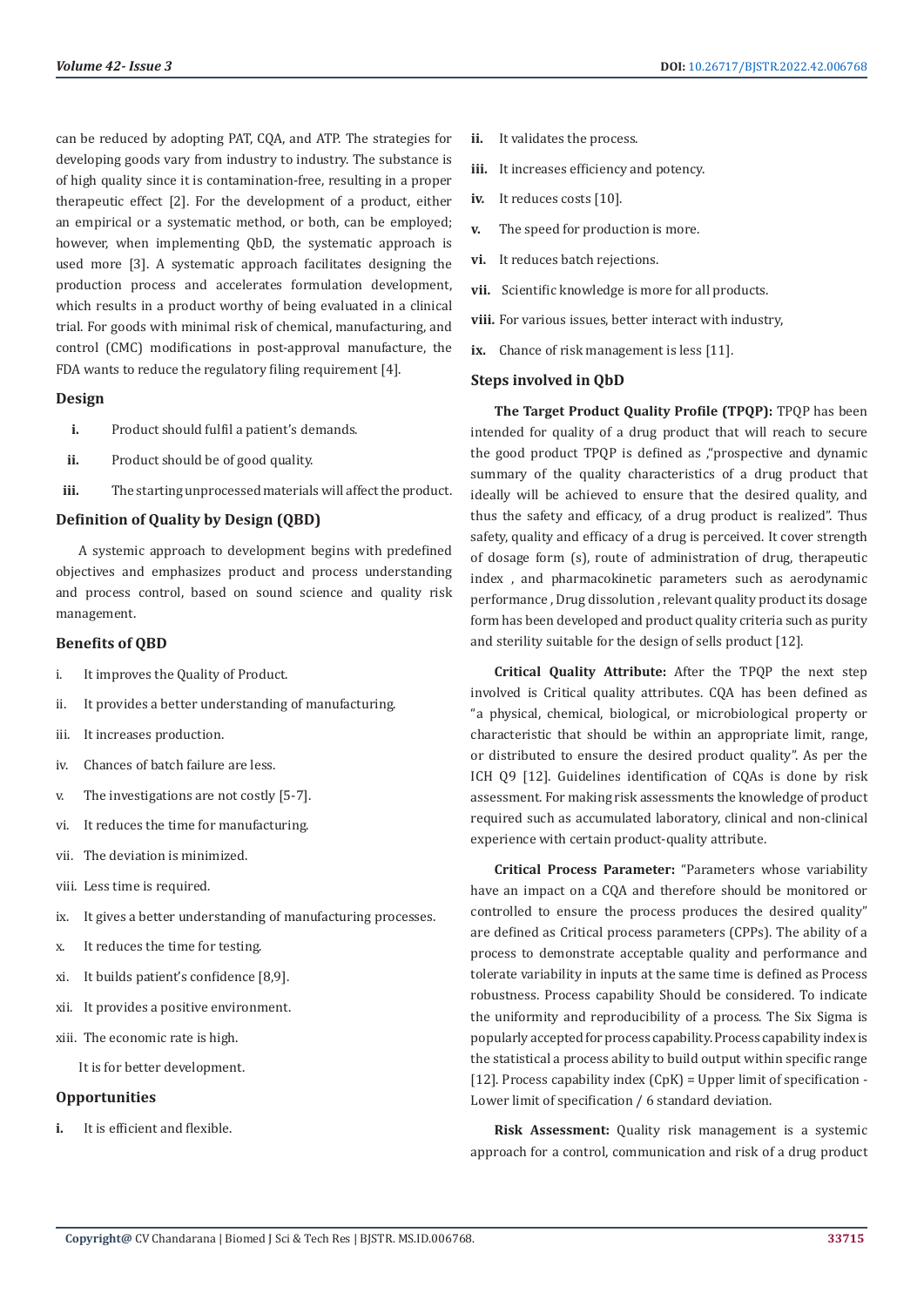quality of a lifecycle. The parameter that can affect CQAs can be reduced by QRA (Quality risk assessment. QRA is a process that can recognizes CPPs and lead to remove risk. Thus, Quality product achieved. By using QRA many parameters can remove such as FMEA (Failure mode effect analysis) and Ishikawa diagrams. FMEA lead to identified a failure occur in a pharmaceutical product, detectability, Risk priority number (RPN). Ishikawa diagrams segregate risks into different categories [12].

**Design Space:** The ICH Q8(R2) States that the design space is multidimensional combination and interaction of input variables (e.g., material attributes) and process parameters that have been demonstrated to provide assurance of quality. chance is not mean by doing work within a design. chance is considered as doing work out of design .and would begin a change in post approval process. Design space is implemented for approval and regularly assessment. It is necessary to verified a Design space at commercial scale unless it is independent. Because Design space is dependent on equipment so it may vary from lab level to industry.

**Control Strategy:** The capability to assess and secure the quality in-process and in final product. ICH Q8 (R2). Control strategy is defined as "a planned set of controls, derived from current product and process understanding that assures process performance and product quality". In QbD the control strategy is established with risk assessment the criticality of the CQA is taken into consideration. The control strategy include various element such as process monitoring, characterization testing, procedural controls , in process controls , lot releasing testing , stability testing . It may incorporate with raw material attributes. environmental condition and operating systems that may impact on downstream process. e.g. Degradation is may affected by drying parameters [12].

# **Analytical Quality by Design Approach to Test Method Development and Validation in Drug Substance Manufacturing**

The product Quality has been taken consideration in pharmaceutical industry. For increasing Product quality there are various tools such as PAT. The growth in manufacturing is necessary to have a Scientific knowledge. It will decrease the risk which leads to increasing in the productivity and quality. Applying the Principle of QbD to Analytical Method Which reduce the change of poor method robustness and thereby ensure that product meet its performance requirement. The Knowledge obtain during development which will support process control and design space. Thus, same method of QbD is apply to analytical and as "Analytical QbD". AQbD consist of various tools like CQA, ATP (Analytical Target Profile) [11,12].

## **ATP (Analytical Target Profile)**

ATP is for development process of an analytical Method. The purpose is for Design Method selection and development activities. ATP leads an improvement in Analytical method. The method is selected based on targeted analytes like API, products and impurities. To apply AQbD analytical methods has to be selected like HPLC, GC and HPTLC [11,12].

# **Quantitative Applications of Analytical Quality by Design**

Quantitative applications by HPTLC, HPLC, UPLC and UHPLC method are given in Tables 1-4 respectively.

| Sr. No. | <b>Drugs</b>                                        | <b>Experimental Condition</b>                                                                                                                     | Dependent<br>Variable (y)                           | <b>Independent Variable</b><br>(x)                              | Ref. No.        |
|---------|-----------------------------------------------------|---------------------------------------------------------------------------------------------------------------------------------------------------|-----------------------------------------------------|-----------------------------------------------------------------|-----------------|
| 1.      | Aliskiren,<br>Amlodipine and<br>Hydrochlorothiazide | Type of plate: Precoated silica gel aluminium<br>plate 60F 254 (10 X 10cm)<br>Mobile phase: Acetonitrile: methanol: strong<br>ammonia (10:10:0.1) | $Y1 =$<br>Resolution                                | $X1 =$<br>mobile phase concen-<br>tration<br>$X2$ = wavelength  | Patel T [14]    |
| 2.      | Anagliptin                                          | Type of plate: Precoated silica gel aluminium<br>plate 60F 254 (10 X 10cm)<br>Mobile phase: Dichloromethane: Methanol<br>(9.06:0.94)              | $Y1 =$<br>Resolution                                | $X1$ = mobile phase ratio                                       | Patil AS [15]   |
| 3.      | Duloxetine HCl<br>And<br>Methylcoblamin             | Type of plate: Precoated silica gel aluminium<br>plate 60F 254 (10 X 10cm)<br>Mobile phase: Propanol water: 25%v/v am-<br>monia Solution          | $Y1 =$<br>Resolution<br>Saturation time<br>$20$ min | $X1$ = mobile phase ratio<br>$X2$ = methanol concen-<br>tration | Sheladia S [16] |

**Table 1:** Quantitative Applications of HPTLC by AQbD approach.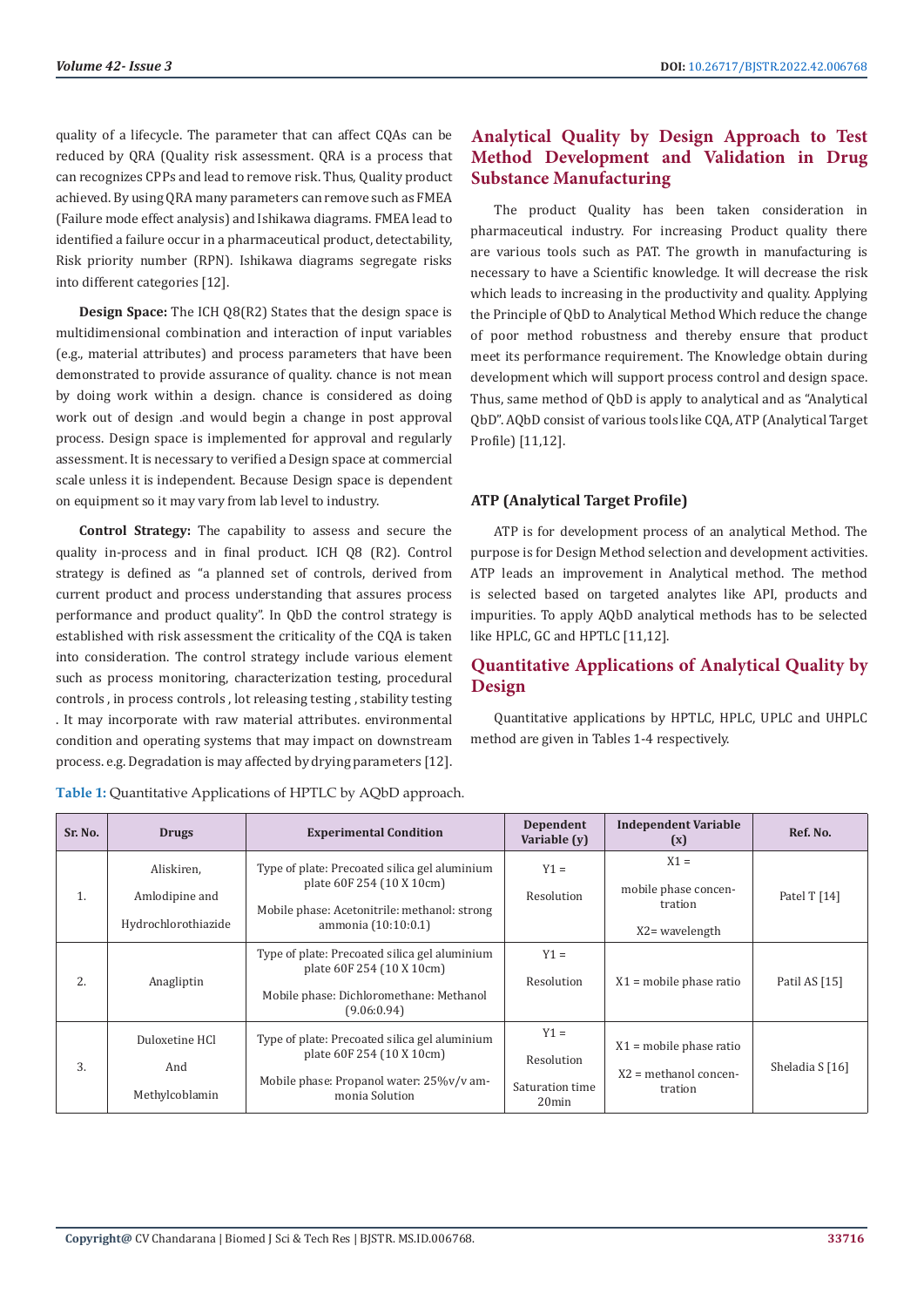|     |                                                | Type of plate: Precoated silica gel aluminium<br>plate 60F 254 (10 X 10cm)                   | $Y1 =$                | $X1$ = mobile phase ratio       |                   |
|-----|------------------------------------------------|----------------------------------------------------------------------------------------------|-----------------------|---------------------------------|-------------------|
| 4.  | Propafenone HCl                                | Mobile phase: Methonal: ethyl Acetate: tri-<br>ethylamine (1.5:3.5:0.4v/v)                   | Resolution            | X2= methanol concen-<br>tration | Jadhav ML [17]    |
|     |                                                | Type of plate: Precoated silica gel aluminium                                                | Y1: Resolution        | $X1 =$                          |                   |
|     |                                                | plate 60F 254 (10 X 10cm)                                                                    | Y2: Plate Num-        | mobile phase ratio              | Moolakkadath T    |
| 5.  | Fisetin                                        | Mobile phase: Toluene: ethyl acetate: formic<br>acid: methanol (3:5.5:1:0.5,v/v/v/v)         | ber                   | X2= Flow Rate                   | $[18]$            |
|     |                                                | Rf: (0.74)                                                                                   | Y3: Tailing<br>Factor |                                 |                   |
|     |                                                | Type of plate: Precoated silica gel aluminium<br>plate 60F 254 (10 X 10cm)                   |                       |                                 |                   |
|     |                                                | Mobile phase:                                                                                |                       |                                 |                   |
| 6.  | Forskolin                                      | Ethyl Acetate: hexane: formic acid                                                           | $Y1 = Resolution$     | $X1$ = mobile phase ratio       | Khan N [19]       |
|     |                                                | (7:2.9:0. v/v)                                                                               |                       |                                 |                   |
|     |                                                | Rf: $0.25 \pm 0.02$                                                                          |                       |                                 |                   |
|     | Nadifloxacin, Mometa-                          | Type of plate: Precoated silica gel aluminium<br>plate 60F 254 (10 X 10cm)                   |                       |                                 |                   |
|     | sone<br>furoate                                | Mobile phase: Methanol: ethyl acetate: tolu-<br>ene: acetonitrile: ammonium formate in water |                       | $X1 =$                          |                   |
| 7.  | and                                            | $(1: 2.5: 6.0: 0.3: 0.2, \frac{\%v}{v}{v/v})$                                                | Y1: Resolution        |                                 | Patel K [20]      |
|     | Miconazole<br>nitrate                          | Rf: ND 0.23                                                                                  |                       | mobile phase ratio              |                   |
|     |                                                | MF 0.70                                                                                      |                       |                                 |                   |
|     |                                                | MN 0.59                                                                                      |                       |                                 |                   |
|     | Methotrexate (MTX),                            | Type of plate; Precoated silica gel aluminium<br>plate 60F 254 (10 X 10cm)                   |                       |                                 |                   |
|     | Sulfasalazine                                  | Mobile phase: Ethyl acetate: Methanol: ammo-<br>nia (8:2:3,% $v/v/v$ )                       | Y1: Resolution        | $X1 =$                          |                   |
| 8.  | $(SSZ)$ ,                                      | Rf: MTX $0.31 \pm 0.03$                                                                      |                       | mobile phase ratio              | Wesam M [21]      |
|     | Hydrochloroquine                               | $SSZ 0.62 \pm 0.02$                                                                          |                       |                                 |                   |
|     | (HCQ)                                          | HCQ 0.83± 0.03                                                                               |                       |                                 |                   |
|     |                                                | Type of plate; Precoated silica gel aluminium<br>plate 60F 254 (10 X 10cm)                   |                       |                                 |                   |
|     | Olmesartan, minoxidil,                         | Mobile phase: Chloroform: Methanol: Formic<br>acid                                           | Y1: Resolution        | $X1 =$                          |                   |
| 9.  | Amlodipine besylate                            | (8.5: 1.5: 0.25v/v/v)                                                                        |                       | mobile phase ratio              | J Saminathan [22] |
|     | and Hydrochlorothi-<br>azide                   | Rf: OLME $0.57 \pm 0.02$                                                                     |                       |                                 |                   |
|     |                                                | AMLO $0.36 \pm 0.04$                                                                         |                       | X2= peak area                   |                   |
|     |                                                | HCTZ $0.21 \pm 0.02$                                                                         |                       |                                 |                   |
|     |                                                | Type of plate; Precoated silica gel aluminium                                                |                       |                                 |                   |
|     |                                                | plate 60F 254 (10 X 10cm)                                                                    |                       | $X1 =$                          |                   |
| 10. | Alogliptin benzoate and<br>pioglitazone Hydro- | Mobile phase: Acetonitrile: ammonium acetate<br>in methanol $(4.5:5.5, v/v)$                 | Y1: Resolution        | mobile phase ratio              | Sharma K [23]     |
|     | chloride                                       | $Rf =$                                                                                       |                       |                                 |                   |
|     |                                                | ALG 0.43                                                                                     |                       |                                 |                   |
|     |                                                | PIO 0.88                                                                                     |                       | X2= peak area                   |                   |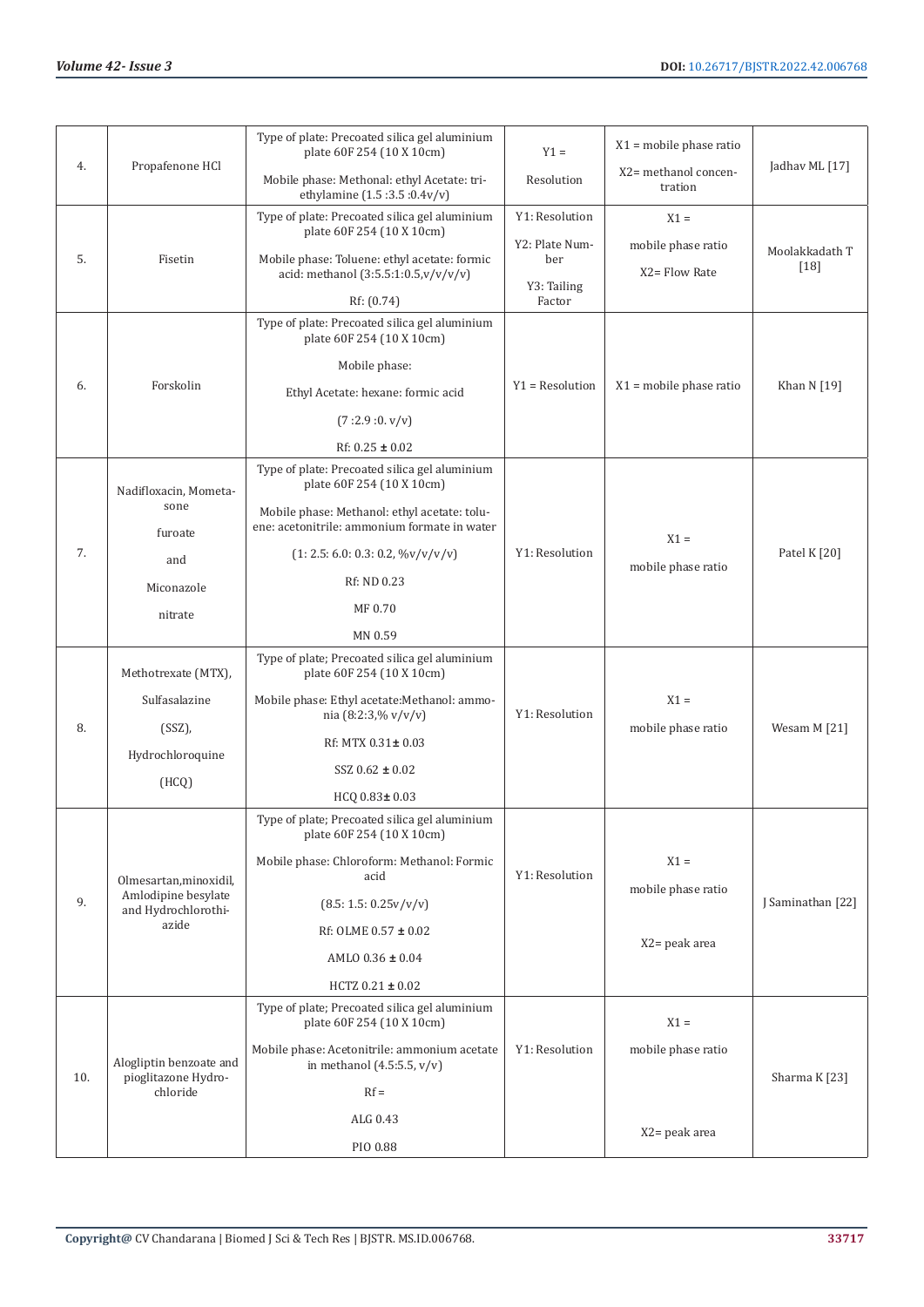| 11. | Chlorthalidone and<br>Cilnidipine | Type of plate; Precoated silica gel aluminium<br>plate 60F 254 (10 X 10 cm)<br>Mobile phase: Methanol: Water<br>(3.2:1.8, v/v)<br>$Rf = CHL: 0.79 \pm 0.02$<br>$CIL: 0.81 \pm 0.02$ | Y1: Resolution | $X1 =$<br>mobile phase ratio | Rathod RH [24] |
|-----|-----------------------------------|-------------------------------------------------------------------------------------------------------------------------------------------------------------------------------------|----------------|------------------------------|----------------|
|     |                                   |                                                                                                                                                                                     |                |                              |                |

# **Table 2:** Quantitative Applications of HPLC by AQbD approach.

| Sr.no. | <b>Drugs</b>                | <b>Method parameter</b>                                                                              | Dependent variable (y)                | Independent variable (x)   | Ref. No.             |
|--------|-----------------------------|------------------------------------------------------------------------------------------------------|---------------------------------------|----------------------------|----------------------|
|        | Aspirin and Ome-<br>prazole | Type of column: RP 18 column<br>(250×4.6mm, 5µm)                                                     | $Y1 =$<br>(Retention time): $\leq 10$ | $X1 = \%$ organic modifier |                      |
| 1.     |                             | Mobile phase: Methanol: Disodium hy-<br>drogen phosphate buffer (68:32 v/v)<br>Flow rate: 1.15mL/min | $Y2 =$                                | $X2 = pH$                  | Chandarana<br>C[25]  |
|        |                             | Retention time: ASP: 2.94                                                                            | (Tailing factor): $\leq 1.5$          |                            |                      |
|        |                             | OMP: 5.87                                                                                            |                                       | $X3 = flow$ rate (mL/min)  |                      |
|        |                             |                                                                                                      | $Y1 =$                                |                            |                      |
|        |                             | Type of column:                                                                                      | (Retention time):                     |                            |                      |
|        |                             | RP 18 column (250×4.6mm, 5µm)                                                                        | MINI: 6.45                            |                            |                      |
|        |                             | Mobile phase:                                                                                        | MAXI: 11.55                           |                            |                      |
|        |                             | Acetonitrile:                                                                                        |                                       | $X1 = pH$                  |                      |
|        |                             | <b>Buffer</b>                                                                                        | $Y2 =$                                |                            |                      |
|        | Artemether and              | $(35:65 \text{ v/v})$ pH adjusted to 2.5 with                                                        | (Peak area):                          |                            |                      |
| 2.     | Lumefantrine                | buffer H3PO4<br>Flow rate:                                                                           | MINI: 2007                            |                            | Singh $P$ [26]       |
|        |                             |                                                                                                      | MAXI:282266                           |                            |                      |
|        |                             | 1.5mL/min                                                                                            |                                       | $X2$ = mobile phase com-   |                      |
|        |                             | Injection volume: 10µL                                                                               | $Y3 =$                                | position                   |                      |
|        |                             | Retention time:                                                                                      | (Peak asymmetry):                     |                            |                      |
|        |                             | ART: 4.44                                                                                            | MINI: 0                               |                            |                      |
|        |                             | LUM: 7.84                                                                                            |                                       |                            |                      |
|        |                             | Type of column:                                                                                      | MAXI: 7.63                            |                            |                      |
|        |                             | RP 18 column (250×4.6mm, 5µm)                                                                        |                                       |                            |                      |
|        |                             | Mobile phase:                                                                                        |                                       |                            |                      |
|        |                             | Acetonitrile:                                                                                        | $Y1 =$                                | $X1$ = mobile phase com-   |                      |
|        |                             | Orthophosphoric acid (0.1%)                                                                          | (Retention time): < 6min              | position                   | Jayaprakash<br>J[27] |
|        | Saxagliptin and             |                                                                                                      | $YZ =$                                |                            |                      |
| 3.     | Dapagliflozin               | (50:50)                                                                                              | (Resolution): 4.45                    | $X2 = flow$ rate (mL/min)  |                      |
|        |                             | Flow rate:                                                                                           |                                       |                            |                      |
|        |                             | $0.98$ mL/min                                                                                        |                                       | X4 = column Temperature    |                      |
|        |                             | Retention time:                                                                                      |                                       |                            |                      |
|        |                             | SAXA:2.81                                                                                            |                                       |                            |                      |
|        |                             | DAPA: 3.49                                                                                           |                                       |                            |                      |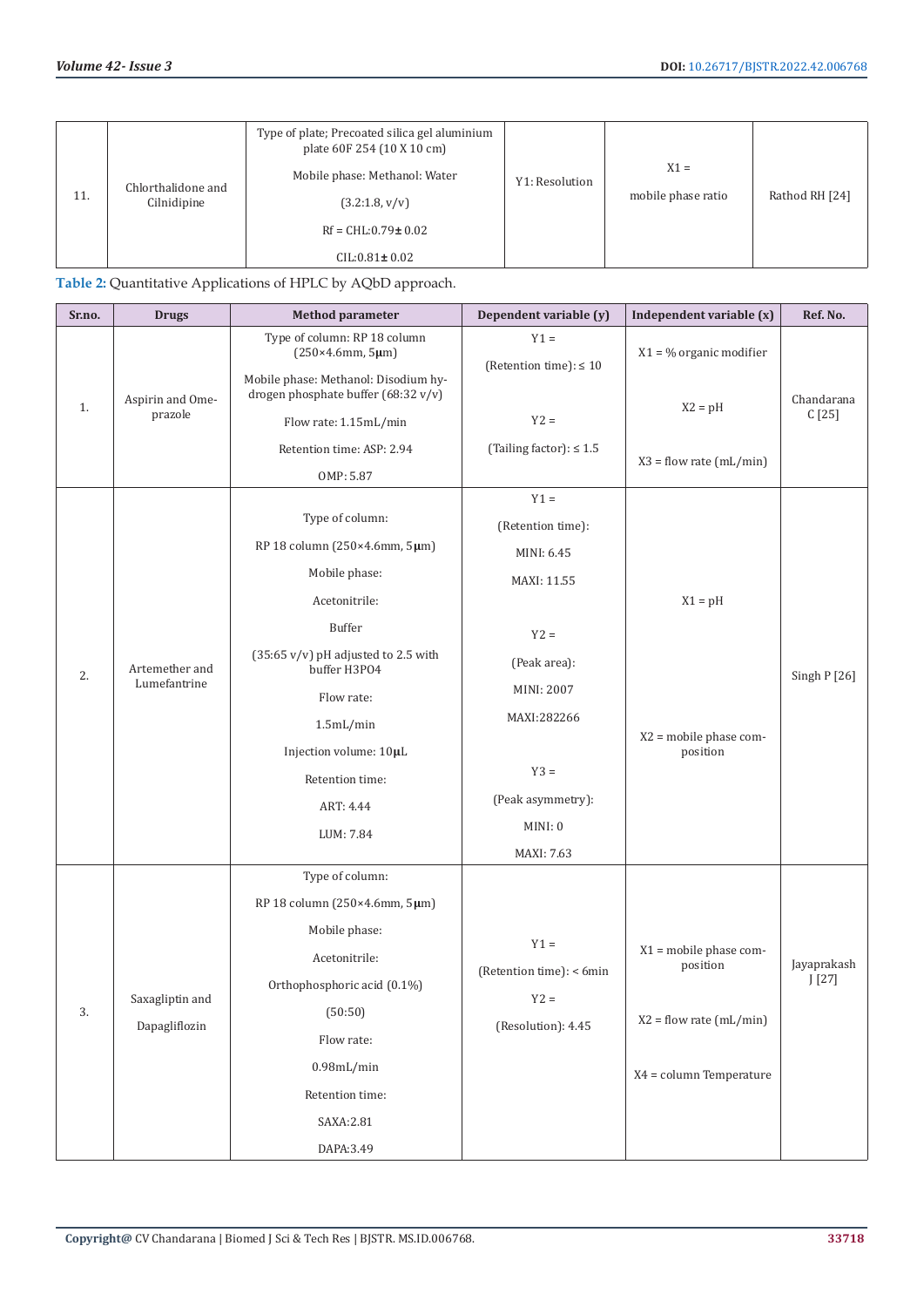|    |                             | Type of column: RP 18 column<br>(250×4.6mm, 5µm)                |                                     |                                   |               |
|----|-----------------------------|-----------------------------------------------------------------|-------------------------------------|-----------------------------------|---------------|
|    |                             | Mobile phase:                                                   | $Y1 =$                              | $X1 = \text{mobile phase com-}$   | Thakur D [28] |
|    |                             | 0.01M ammonium acetate buffer (pH 4):<br>methanol: acetonitrile | (Capacity factor)                   | position                          |               |
| 4. | Ibuprofen and<br>Famotidine | (35:65)                                                         | $Y2 =$                              | $X2 = buffer$ strength            |               |
|    |                             | Flow rate: 1.0mL/min                                            | (Resolution)                        |                                   |               |
|    |                             | Retention time:                                                 | $Y3 =$                              |                                   |               |
|    |                             | IBU: 8.68                                                       | (Retention time)                    | $X3 = buffer pH$                  |               |
|    |                             |                                                                 |                                     |                                   |               |
|    |                             | FAM: 4.45<br>Type of column:                                    |                                     |                                   |               |
|    |                             | RP 18 column (250×4.6mm, 5µm)                                   |                                     |                                   |               |
|    |                             | Mobile phase:                                                   |                                     | $X1 = (mobile phase ratio)$       |               |
|    |                             | Water: Methanol:                                                |                                     |                                   |               |
|    |                             | Acetonitrile:                                                   |                                     |                                   | Manikandan    |
|    | Gliclazide and              | Triethylamine                                                   | $Y1 =$                              | $X2 = (flow rate)$                | K [29]        |
| 5. | Metformin hydro-            | (60:20:20:0.5)                                                  | (Resolution)                        |                                   |               |
|    | chloride                    | Flow rate:                                                      |                                     | X3 = (column tempera-<br>ture)    |               |
|    |                             | 1.0mL/min                                                       |                                     |                                   |               |
|    |                             | Retention time:                                                 |                                     |                                   |               |
|    |                             | IBU: 8.68                                                       |                                     | $X4 = (pH)$                       |               |
|    |                             | FAM: 4.45                                                       |                                     |                                   |               |
|    |                             | Type of column:                                                 |                                     |                                   |               |
|    |                             | RP 18 column (150×4.6mm, 5µm)                                   |                                     |                                   | Roma N [30]   |
|    |                             | Mobile phase:                                                   |                                     |                                   |               |
|    |                             | Acetonitrile:                                                   | $Y1 = (Capacity factor)$            | $X1 = (content of acceleration -$ |               |
|    | Benzocaine and              | Water (60:40)                                                   |                                     | trile in mobile phase)            |               |
| 6. | Diclofenac                  | pH adjusted to 3.5 with buffer ortho                            | $Y2 = (Resolution)$                 | $X2 = (flow rate)$                |               |
|    |                             | phosphoric acid                                                 | $Y3 = (Retention time)$             | $X3 = (pH)$                       |               |
|    |                             | Flow rate: 1.0mL/min                                            |                                     |                                   |               |
|    |                             | Retention time:                                                 |                                     |                                   |               |
|    |                             | 6.5                                                             |                                     |                                   |               |
|    |                             | Type of column:                                                 |                                     |                                   |               |
|    |                             | RP 18 column (250×4.6mm, 5µm)                                   |                                     | $X1 = (volume of accelo$          |               |
|    |                             | Mobile phase:                                                   | $Y1 = (Retention factor of$<br>LFX) | trile in mobile phase)            | Raja T [31]   |
|    |                             | 0.03M Potassium dihydrogen phosphate<br>buffer (pH 3.0):        |                                     |                                   |               |
|    | Rifampicin and              | Acetonitrile                                                    | $Y2 = (Retention factor of$         | $X2 = (pH of mobile phase)$       |               |
| 7. | Levofloxacin                | $(55:45\% \text{ v/v})$                                         | RIF)                                |                                   |               |
|    |                             | Flow rate:                                                      |                                     |                                   |               |
|    |                             | $0.8$ mL/min                                                    | Y3 = (Asymmetric factor)            | $X3 = (flow rate)$                |               |
|    |                             | Retention time:                                                 |                                     |                                   |               |
|    |                             | RIF: 4.86 ±0.395                                                |                                     |                                   |               |
|    |                             | LFX: 2.92±0.447                                                 |                                     |                                   |               |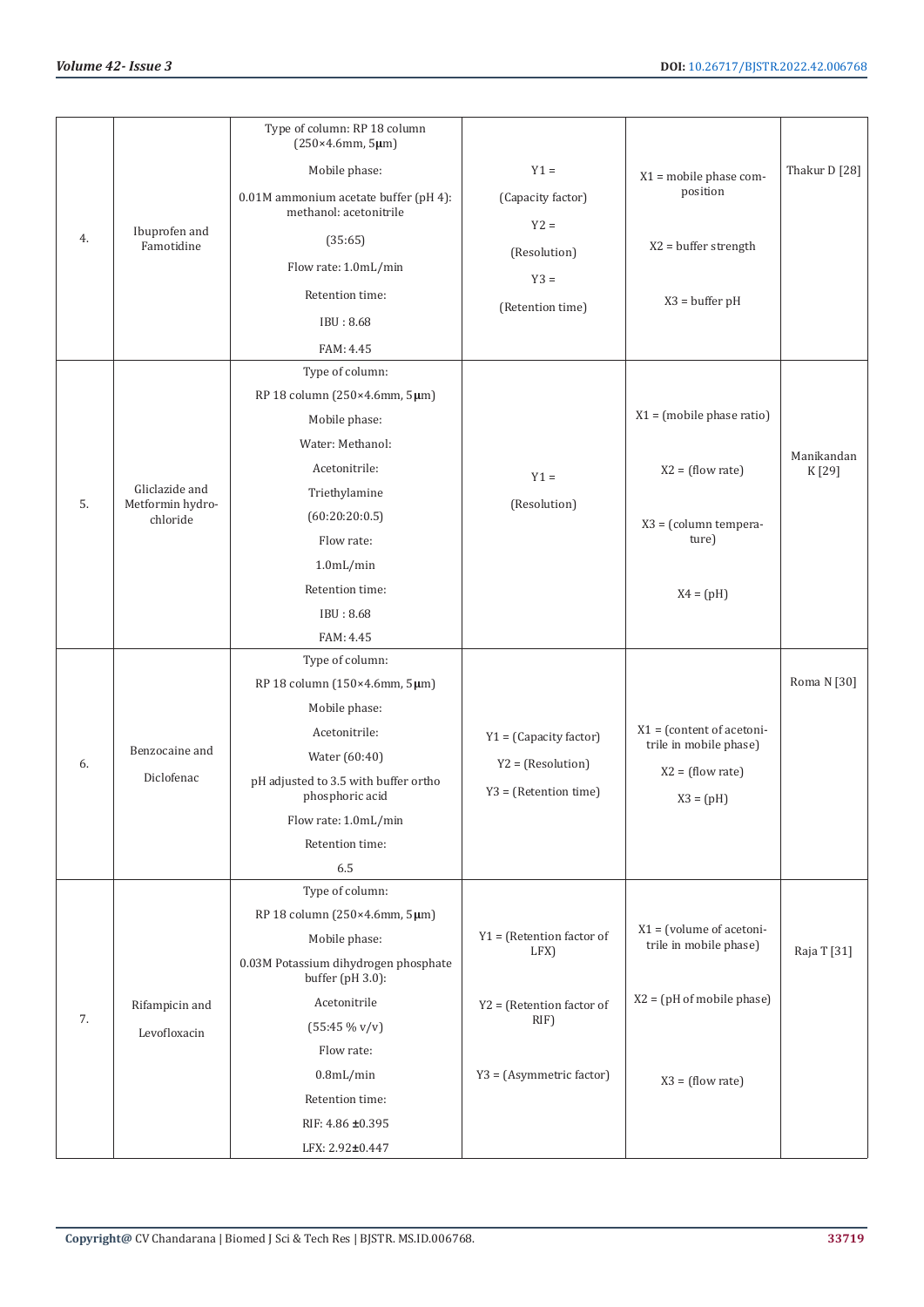|    |                                   |                                                                | $Y1 =$                     |                             |               |
|----|-----------------------------------|----------------------------------------------------------------|----------------------------|-----------------------------|---------------|
|    |                                   | Type of column:                                                | Theoretical plate          |                             |               |
|    |                                   | C 18 column (4.6×150mm, 5µm)                                   |                            | $X1 = (flow rate)$          | Karode K [32] |
|    | Levocetirizine and<br>montelukast | Mobile phase: Acetonitrile: ammonium<br>acetate                | Y2 = (Tailing Factor)      |                             |               |
| 8. |                                   | $(65:35\% \text{ v/v})$                                        |                            |                             |               |
|    |                                   | Flow rate: 1.0mL/min                                           |                            | $X2 = (Mobile phase)$       |               |
|    |                                   | Retention time:                                                | $Y3 =$                     |                             |               |
|    |                                   | LEVO: 3.045                                                    | (Retention time)           |                             |               |
|    |                                   | MONT:6.259                                                     |                            |                             |               |
|    |                                   |                                                                |                            |                             |               |
| 9. | Ternidazole                       | Type of column:                                                |                            |                             |               |
|    |                                   | RP 18 column (250×4.6mm, 5µm)                                  |                            | $X1 = (mobile phase con-$   |               |
|    |                                   | Mobile phase:                                                  | $Y1 = (Retention time)$    | centration)                 | Shah A [33]   |
|    |                                   | Methanol: water                                                |                            |                             |               |
|    |                                   | $(70:30 \text{ v/v})$                                          |                            |                             |               |
|    |                                   | Flow rate:                                                     | $Y2 = (No. of theoretical$ | $X2 = (flow rate)$          |               |
|    |                                   | 1.0mL/min                                                      | plates)                    |                             |               |
|    |                                   | Retention time:                                                |                            |                             |               |
|    |                                   | 3.21min                                                        |                            |                             |               |
|    |                                   | Type of column:                                                |                            |                             |               |
|    |                                   | RP 18 column (150×4.6mm, 5µm)                                  |                            |                             | Chaphekarm    |
|    |                                   | Mobile phase:                                                  | Y3 = (Tailing factor)      |                             | M [34]        |
|    |                                   | Acetonitrile:                                                  |                            | $X3 = (wavelength)$         |               |
| 10 | Roflumilast                       | Potassium Dihydrogen phosphate buffer<br>$(pH 6)$ (65: 35 v/v) | $Y1 = (Retention time)$    |                             |               |
|    |                                   | Flow rate:                                                     |                            | $X1 =$ (% organic modifier) |               |
|    |                                   | $1.0$ mL/min                                                   |                            | $X2 = (flow rate)$          |               |
|    |                                   | Retention time:                                                | Y2 = (Tailing factor)      | $X3 = (pH)$                 |               |
|    |                                   | 5.34min                                                        |                            |                             |               |
|    | Vildagliptin                      | Type of column:                                                |                            |                             |               |
|    |                                   | RP 18 column (250×4.6mm, 5µm)                                  |                            | $X1 = (% organic phase)$    |               |
|    |                                   | Mobile phase:                                                  | $Y1 = (Retention time)$    |                             | Singh V [35]  |
|    |                                   | Acetonitrile:                                                  |                            |                             |               |
| 11 |                                   | Methanol (70:30) adjust to pH 6 by<br>buffer                   |                            | $X2 = (% organic modifier)$ |               |
|    |                                   | Flow rate:                                                     | Y2 = (Tailing factor)      |                             |               |
|    |                                   | $1.0$ mL/min                                                   |                            | $X3 = (pH)$                 |               |
|    |                                   | Retention time:                                                |                            |                             |               |
|    |                                   | $7.21$ min                                                     |                            |                             |               |
|    |                                   |                                                                |                            |                             |               |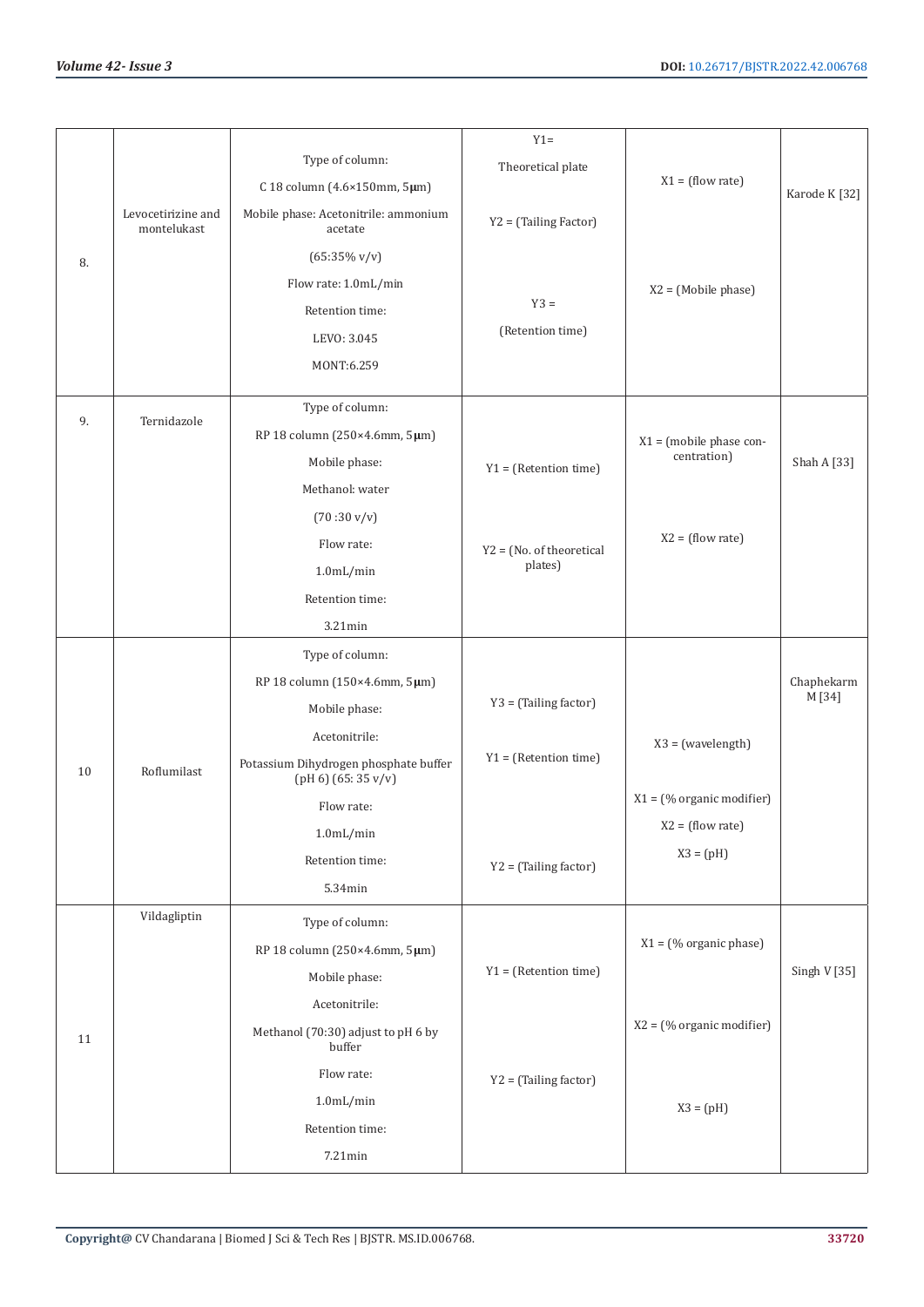|    |                    | Type of column:                                  |                         |                                       |                       |
|----|--------------------|--------------------------------------------------|-------------------------|---------------------------------------|-----------------------|
|    |                    | RP 18 column (150×4.6mm, 5µm)                    |                         |                                       |                       |
|    |                    | Mobile phase:                                    |                         | $X1 = (concentration of$<br>methanol) |                       |
|    |                    | Acetonitrile:                                    |                         |                                       | Gholve S [36]         |
|    | Lamivudine and     | Methanol: (0.05mM) Phosphate buffer<br>(pH3)     |                         |                                       |                       |
| 12 | Raltegravir        | (15:75:10)                                       | $Y1 = (Retention time)$ | $X2 = (pH)$                           |                       |
|    |                    | Flow rate:                                       |                         |                                       |                       |
|    |                    | 1.2mL/min                                        |                         |                                       |                       |
|    |                    | Retention time:                                  |                         |                                       |                       |
|    |                    | LAM:3.13±0.07                                    |                         | $X3 = (flow rate)$                    |                       |
|    |                    | RAL: 7.27±0.01                                   |                         |                                       |                       |
|    |                    | Type of column:                                  |                         |                                       | Dalal A [37]          |
|    |                    | RP 18 column (150×4.6mm, 5µm)                    |                         |                                       |                       |
|    |                    | Mobile phase:                                    | $Y1 = (Peak area)$      | $X1 = (flow rate)$                    |                       |
| 13 | Melatonin          | Methanol                                         |                         |                                       |                       |
|    |                    | Flow rate:                                       |                         |                                       |                       |
|    |                    | $1.0$ mL/min                                     | $Y2 = (Retention time)$ | $X2 = (wavelength)$                   |                       |
|    |                    | Retention time:                                  |                         |                                       |                       |
|    |                    | 15.69±0.20                                       |                         |                                       |                       |
|    |                    | Type of column:                                  |                         |                                       |                       |
|    |                    | RP 18 column                                     |                         |                                       | Awotwe otoo<br>D [38] |
|    |                    | $(300 \times 3.9$ mm, 10 µm)                     |                         | $X1 = (flow rate)$                    |                       |
|    |                    | Mobile phase:                                    |                         | $X2 = (acetonitrile conc. %)$         |                       |
| 14 | Pyrazinamide       | Phosphate buffer: Acetonitrile                   | $Y1 = (Resolution)$     | X3 = (column oven tem-<br>perature)   |                       |
|    |                    | (pH 3.0) (90:10)                                 |                         | X4 = (injection volume $\mu L$ )      |                       |
|    |                    | Flow rate:                                       |                         | X5 = (detection wave-                 |                       |
|    |                    | $1.0$ mL/min                                     |                         | length)                               |                       |
|    |                    | Retention time:                                  |                         |                                       |                       |
|    |                    | 5.20min                                          |                         |                                       |                       |
|    |                    | Type of column: C 18 (150×4.6mm, 5<br>$\mu$ m)   |                         |                                       |                       |
|    |                    | Mobile phase:                                    | $Y1 = (Resolution)$     | $X1 = (flow rate)$                    | Puranpole A<br>$[39]$ |
|    |                    | 100mm monosodium phosphate buffer                |                         | $X2 = (pH)$                           |                       |
|    |                    | pH 2.25, 1.8% acetonitrile and 0.3%<br>methanol. |                         | X3 = (column oven tem-                |                       |
| 15 | Protamine sulphate |                                                  |                         | perature)                             |                       |
|    |                    | Flow rate:                                       |                         | $X4 = (injection volume \mu L)$       |                       |
|    |                    | $1.0$ m $L/min$                                  | Y2 = (Tailing factor)   | X5 = (methanol concen-<br>tration)    |                       |
|    |                    | Retention time:                                  |                         |                                       |                       |
|    |                    | 7.2min                                           |                         |                                       |                       |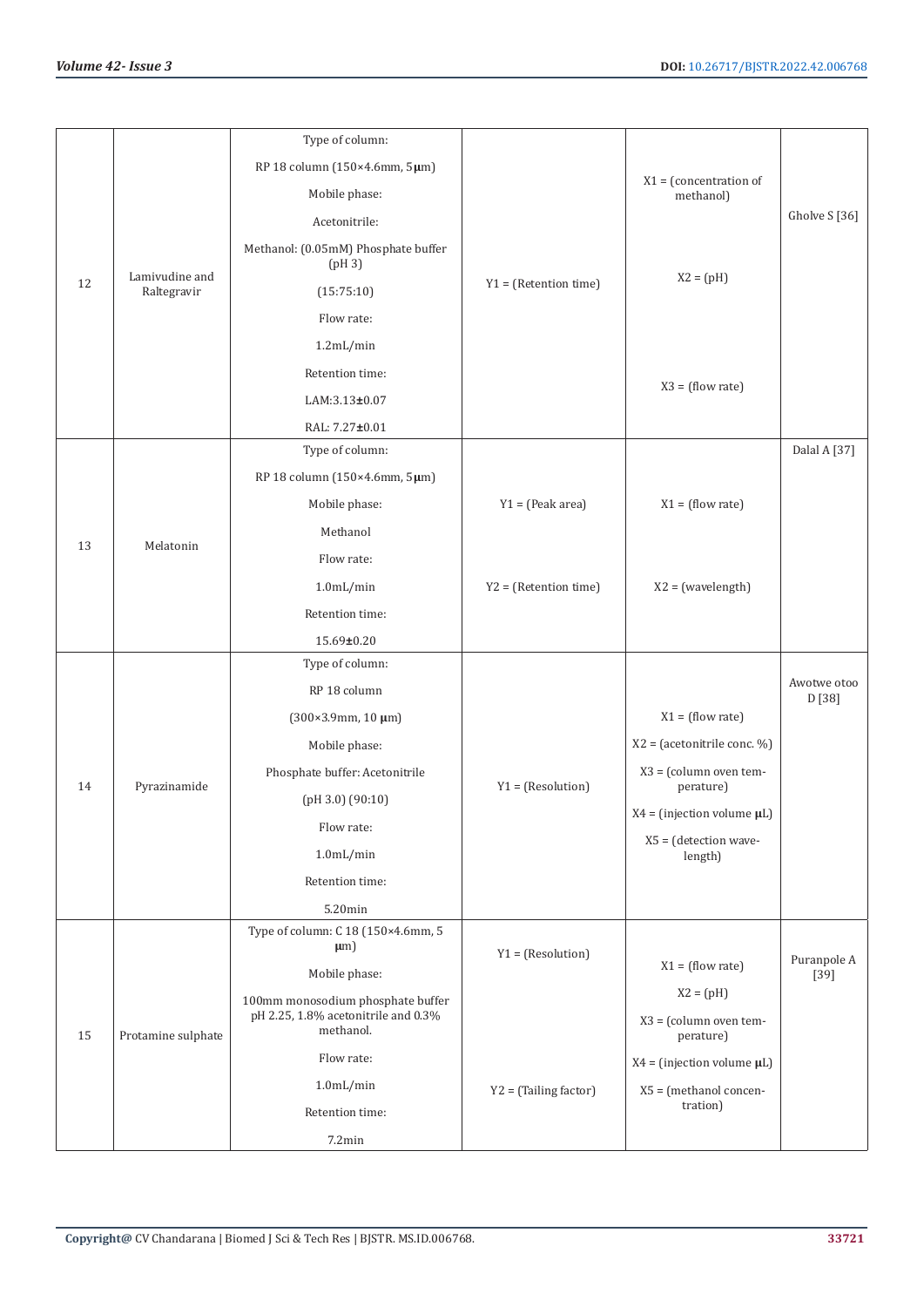|     |                   | Type of column:                                                         |                                                        |                                                                                                                                                      |              |
|-----|-------------------|-------------------------------------------------------------------------|--------------------------------------------------------|------------------------------------------------------------------------------------------------------------------------------------------------------|--------------|
|     |                   | RP 18 column (250×4.6mm, 5µm)                                           |                                                        | $X1 =$ (% composition of                                                                                                                             |              |
|     |                   | Mobile phase:                                                           |                                                        | mobile phase)                                                                                                                                        | Yadav N [40] |
| 16  | Meloxicam         | 60% Methanol and 40% Water.                                             | $Y1 = (Tailing factor)$                                |                                                                                                                                                      |              |
|     |                   | Flow rate:                                                              |                                                        | $X2 = (flow rate)$                                                                                                                                   |              |
|     |                   | $0.8$ mL/min                                                            |                                                        |                                                                                                                                                      |              |
|     |                   | Retention time:                                                         |                                                        | $X3 = (wavelength)$                                                                                                                                  |              |
|     |                   | 6.3min                                                                  |                                                        |                                                                                                                                                      |              |
|     |                   | Type of column:                                                         |                                                        | $X1 = (mobile phase ratio)$                                                                                                                          |              |
|     |                   | RP 18 column $(150 \times 4.6$ mm, $5 \mu$ m)                           | $Y1 = (Theoretical plates)$                            | $X2 = (pH of mobile phase)$<br>buffer)                                                                                                               |              |
|     |                   | Mobile phase: Methanol: Phosphate<br>buffer (13mm KH2PO4 adjusted to pH |                                                        |                                                                                                                                                      |              |
|     |                   | 6.5 with H3P04)                                                         |                                                        | $X3 = (Flow rate)$                                                                                                                                   |              |
| 17. | Ketoprofen        | $(50:50 \text{ v/v})$                                                   | $Y2 =$                                                 | $X4 = (injection volume \mu L)$                                                                                                                      | Jain A [41]  |
|     |                   | Flow rate:                                                              | (Peak tailing)                                         | $X5 = (column over tem-$<br>perature)                                                                                                                |              |
|     |                   | 1.0mL/min                                                               |                                                        |                                                                                                                                                      |              |
|     |                   | Retention time:                                                         |                                                        | mm)                                                                                                                                                  |              |
|     |                   | KT 5.9min                                                               |                                                        | $X7 = (wavelength)$                                                                                                                                  |              |
|     |                   | Type of column:                                                         |                                                        |                                                                                                                                                      |              |
|     |                   | RP 18 column (250×4.6mm, 5µm)                                           |                                                        |                                                                                                                                                      |              |
|     |                   | Mobile phase:                                                           |                                                        |                                                                                                                                                      | Singh P [42] |
| 18  | Raloxifene        | Methanol: Sodium acetate buffer (pH 4)<br>$(50:50 \text{ v/v})$         | $Y1 = (Tailing factor)$<br>$Y2 = (Theoretical plates)$ | $X2 = (injection volume \mu L)$                                                                                                                      |              |
|     |                   | Flow rate:                                                              |                                                        |                                                                                                                                                      |              |
|     |                   | 1.0mL/min                                                               |                                                        |                                                                                                                                                      |              |
|     |                   | Retention time:                                                         |                                                        |                                                                                                                                                      |              |
|     |                   | $7.0$ min                                                               |                                                        | $X6 = (column dimension-$<br>$X1 = (Flow rate)$<br>X3 = (mobile phase ratio)<br>$X4 = (column over tem-$<br>perature)<br>$X1 = (mobile phase ratio)$ |              |
|     |                   | Type of column:                                                         |                                                        |                                                                                                                                                      | Maria RM     |
|     |                   | RP 18 column (250×4.6mm, 5µm)                                           | $Y1 = (Peak area)$                                     |                                                                                                                                                      | $[43]$       |
|     |                   | Mobile phase:                                                           |                                                        | $X2 = (pH of mobile phase)$                                                                                                                          |              |
|     |                   | Acetonitrile: Phosphate buffer (pH 3.0)                                 | $Y2 = (Retention time)$                                | buffer)                                                                                                                                              |              |
| 19  | Tamoxifen Citrate | $(55:45 \text{ v/v})$                                                   |                                                        |                                                                                                                                                      |              |
|     |                   | Flow rate:                                                              | Y3 = (Theoretical plates)                              |                                                                                                                                                      |              |
|     |                   | 0.7msL/min                                                              |                                                        | $X4 = (column over tem-$                                                                                                                             |              |
|     |                   | Retention time:                                                         | $Y4 = (Peak tailing)$                                  | perature)                                                                                                                                            |              |
|     |                   | 4.05min                                                                 |                                                        |                                                                                                                                                      |              |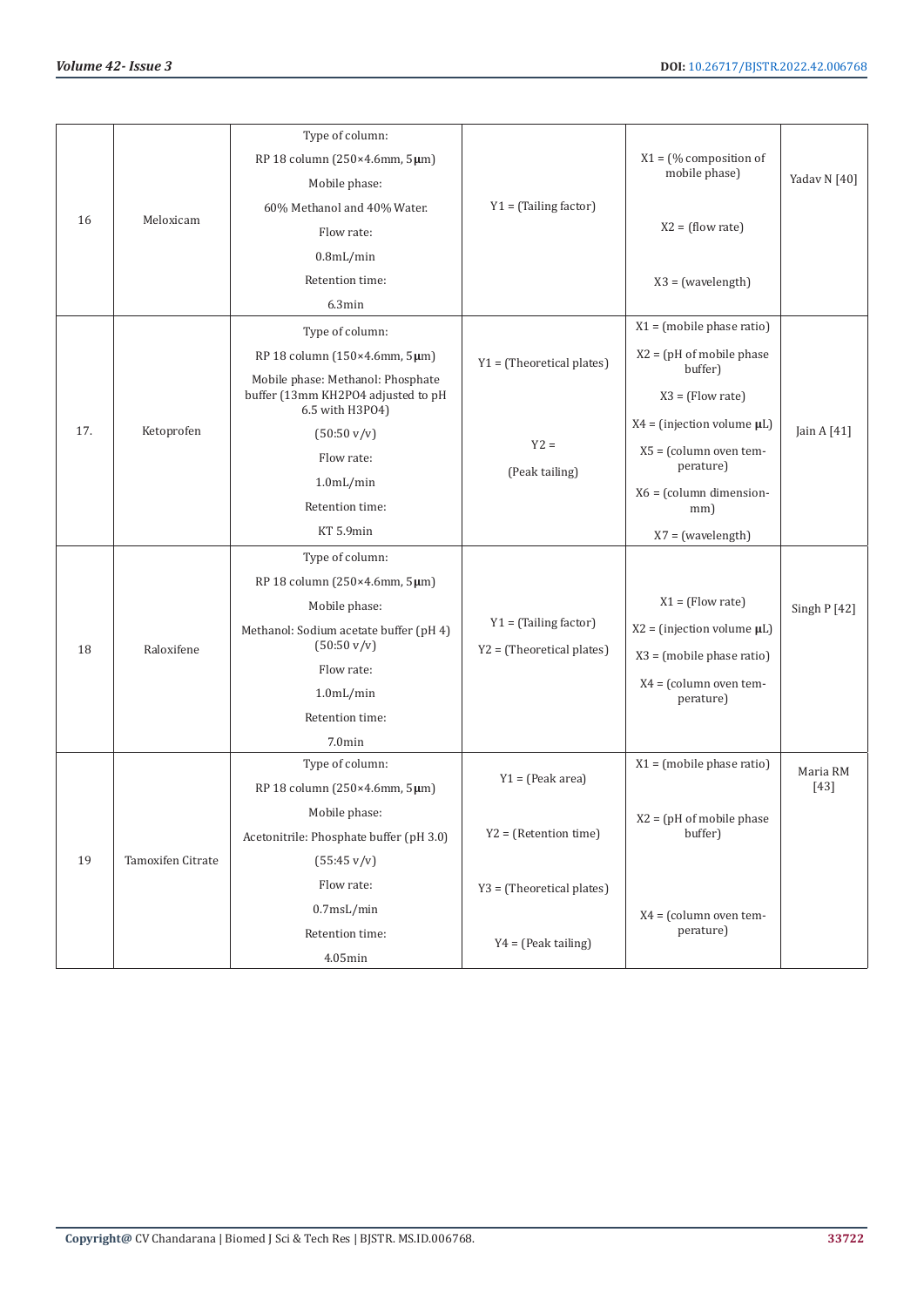|    | Gatifloxacin, Levo-              | Type of column:                                           |                           |                             | E Calleri [44]     |
|----|----------------------------------|-----------------------------------------------------------|---------------------------|-----------------------------|--------------------|
|    | floxacin, Lomeflox-              | RP 18 column (125×4mm, 5µm)                               |                           | $X1 = (Flow rate)$          |                    |
|    | acin,                            | Mobile phase:                                             | $Y1 = (Retention Time)$   |                             |                    |
|    | Pefloxacin fluoro-<br>quinolonic | Water: Acetonitrile (80:20, v/v) (pH 3.3                  |                           |                             |                    |
|    |                                  | Flow rate:                                                |                           |                             |                    |
| 20 |                                  | $1.0$ m $L/min$                                           | Y2 = (Theoretical plates) |                             |                    |
|    |                                  | Retention time:                                           |                           |                             |                    |
|    |                                  | GAT: 4.14                                                 |                           | $X2 = (mobile phase ratio)$ |                    |
|    |                                  | LEV: 2.37                                                 |                           |                             |                    |
|    |                                  | LOM: 2.81<br>PEF: 2.56                                    |                           |                             |                    |
|    |                                  | Type of column:                                           |                           |                             |                    |
|    |                                  | $C18(150×4.6mm, 5 \mu m)$                                 |                           |                             | Peraman R          |
|    | Isoniazid, pyr-                  |                                                           | $Y1 = (Retention time)$   |                             | $[45]$             |
|    | azinamide and<br>rifampicin      | Mobile phase:                                             |                           | $X1 = (Mobile phase ratio)$ |                    |
|    |                                  | Acetonitrile: Phosphate Buffer (3:97,<br>$v/v$ ) (pH 3.5) |                           |                             |                    |
| 21 |                                  | Flow rate:                                                | $Y2 = (Resolution time)$  |                             |                    |
|    |                                  | 1.0 <sub>mL/min</sub>                                     |                           |                             |                    |
|    |                                  | Retention time:                                           | $Y3 = (Tailing factor)$   | $X3 = (flow rate)$          |                    |
|    |                                  | ISN: 4.380 0.84                                           |                           |                             |                    |
|    |                                  | PYR: $8.021 \pm 0.77$                                     |                           |                             |                    |
|    |                                  | RIF: 31.366 ± 0.67                                        |                           |                             |                    |
|    |                                  | Type of column:                                           |                           |                             |                    |
|    |                                  | C 18 column (250×4.6mm, 5µm)                              |                           | $X1 = (Flow rate)$          |                    |
|    |                                  | Mobile phase:                                             | $Y1 =$ Retention time     |                             |                    |
|    |                                  | Methanol and triethylamine in water<br>(10mm,             |                           |                             |                    |
| 22 | Terofenamate                     | 85: 15% v/v) pH adjusted to 6.5                           |                           |                             | Bhusnure O<br>[46] |
|    |                                  | Flow rate:                                                |                           | $X2 = (mobile phase ratio)$ |                    |
|    |                                  | 1.2mL/min                                                 |                           |                             |                    |
|    |                                  | Retention time                                            |                           |                             |                    |
|    |                                  | 5.3min                                                    |                           |                             |                    |
|    |                                  | Type of column:                                           |                           |                             |                    |
|    |                                  | C 18 column (150×4.6mm, 5µm)                              |                           | $X1 = (buffer pH)$          |                    |
|    |                                  | Mobile phase:                                             | $Y1 = (Tailing factor)$   |                             |                    |
|    | Risperidone and                  | Methanol and water (50:50 v/v)                            |                           |                             |                    |
| 23 | Benzoic acid                     | Flow rate:                                                |                           |                             |                    |
|    |                                  |                                                           | Y2 = (Theoretical plates) | $X2 = (wavelength)$         | Patel K [47]       |
|    |                                  | $0.8$ mL/min                                              |                           |                             |                    |
|    |                                  | Retention time:                                           | Y3 = peak area            |                             |                    |
|    |                                  | $RIS = 3.046$                                             |                           | $X3 = (flow rate)$          |                    |
|    |                                  | $BAS = 4.162$                                             |                           |                             |                    |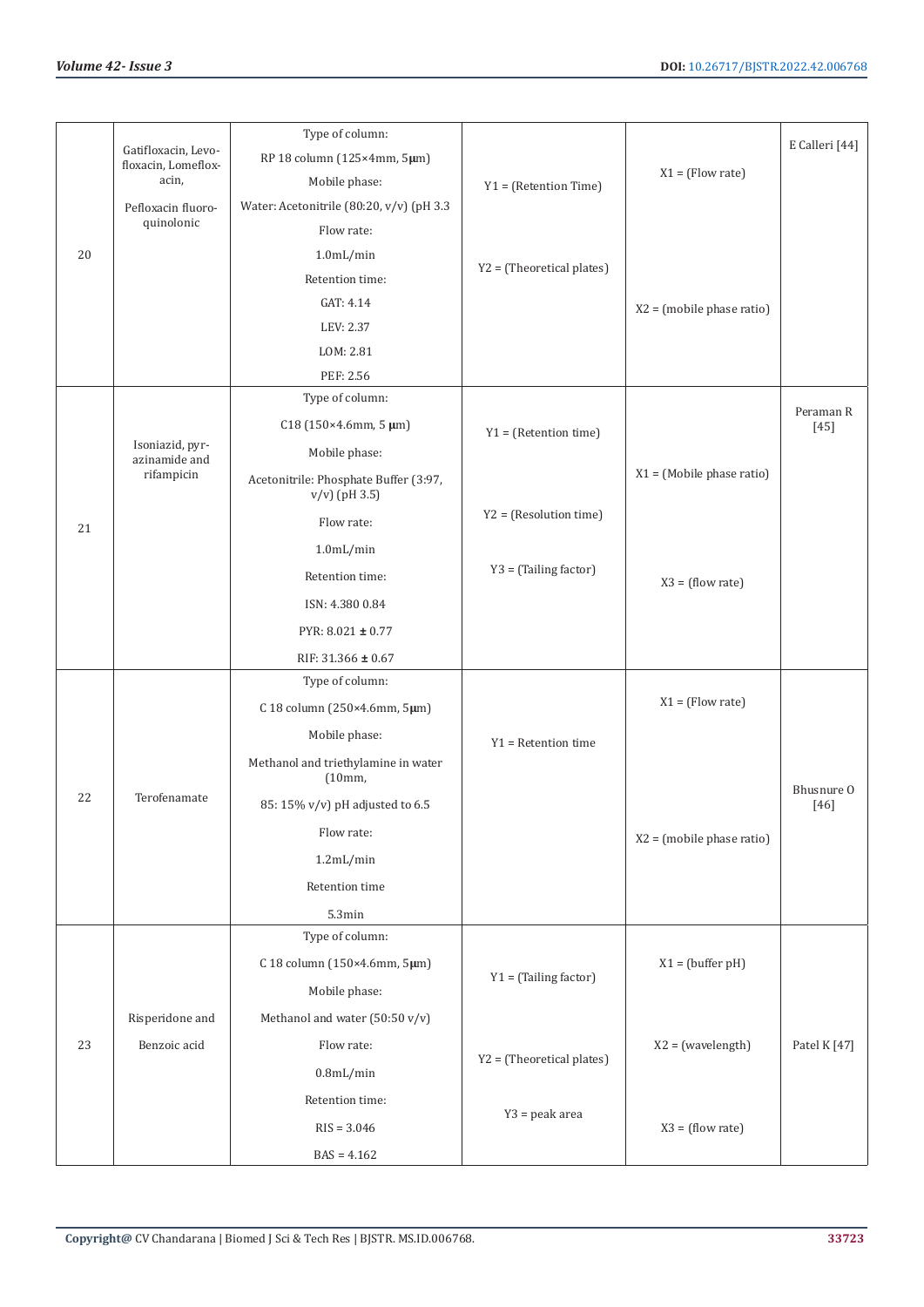|    |                              | Type of column:                                                                                                                          |                             |                                     |                     |
|----|------------------------------|------------------------------------------------------------------------------------------------------------------------------------------|-----------------------------|-------------------------------------|---------------------|
|    |                              | C 18 column (250×4.6mm, 5µm)                                                                                                             | Y1=Tailing Factor           | $X1 = (Molarity of buffer)$         |                     |
|    |                              | Mobile phase:                                                                                                                            |                             |                                     |                     |
| 24 | Aspirin and sim-<br>vastatin | Acetonitrile and potassium dihydrogen<br>orthophosphate buffer (83: 89:16.11,<br>v/v) pH adjusted to 2.9 using orthophos-<br>phoric acid | Y2 = Theoretical plates     | $X2 = (Volume of action)$<br>trile) | Ashu M [48]         |
|    |                              | Flow rate:                                                                                                                               |                             |                                     |                     |
|    |                              | $0.93$ mL/min                                                                                                                            | Y3 = Resolution time        |                                     |                     |
|    |                              | Retention time:                                                                                                                          |                             |                                     |                     |
|    |                              | Asp: 2.49                                                                                                                                | $Y4 = Retention tim$        | $X3 = (flow rate)$                  |                     |
|    |                              | Sim:1.18                                                                                                                                 |                             |                                     |                     |
|    |                              | Type of column:                                                                                                                          |                             |                                     |                     |
|    |                              | C 18 column (250×4.6mm, 10mM)                                                                                                            |                             |                                     |                     |
|    |                              | Mobile phase:                                                                                                                            |                             | $X1 = (Flow rate)$                  |                     |
|    | Citicoline and               | Acetonitrile and disodium hydrogen<br>phosphate buffer (10:90, v/v)                                                                      | Y1= Retention time          |                                     |                     |
| 25 | Piracetam                    | Flow rate:                                                                                                                               |                             | $X2 = (mobile phase ratio)$         | Peraman R<br>$[49]$ |
|    |                              | $1.0$ m $L/min$                                                                                                                          |                             |                                     |                     |
|    |                              | Retention time:                                                                                                                          |                             | X3= (mobile phase ratio             |                     |
|    |                              | $CIT = 3.79$                                                                                                                             |                             |                                     |                     |
|    |                              | PIR=13.08                                                                                                                                |                             |                                     |                     |
|    |                              | Type of column:                                                                                                                          |                             | $X1 = (Organic phase)$              |                     |
|    |                              | C 18 column (150×4.6mm, 5µm)                                                                                                             | $Y1 = (Retention time)$     |                                     |                     |
|    |                              | Mobile phase: Acetonitrile and TEA<br>70:30% v/v), pH 6.0                                                                                |                             | $X2 = (buffer)$                     |                     |
| 26 | Ciprofloxacin and            | Flow rate:                                                                                                                               | $Y2 = (Theoretical plates)$ |                                     | Alexander H         |
|    | Hydrocortisone               | $1.0$ mL/min                                                                                                                             |                             | X3= (type of column)                | Schmidt [50]        |
|    |                              | Retention Time:                                                                                                                          | Y3 = (Resolution time)      |                                     |                     |
|    |                              | CYP:2.3                                                                                                                                  |                             | $X4 = (flow rate)$                  |                     |
|    |                              | HYD:2.8                                                                                                                                  |                             | $X5=(pH)$                           |                     |
|    |                              | Type of column:                                                                                                                          |                             |                                     |                     |
|    |                              | C 18 column ( $50 \times 2.1$ mm, $1.7 \mu$ m)                                                                                           |                             |                                     |                     |
|    |                              | Mobile phase:                                                                                                                            | $Y1 = (Resolution time)$    |                                     |                     |
|    | Ebastine                     | Acetonitrile: 2 propanol (1:1, v/v)                                                                                                      |                             | $X1 = (mobile phase ratio)$         |                     |
| 27 |                              | (pH 6.2)                                                                                                                                 | $Y2 = (Retention time)$     |                                     | Bondea S [51]       |
|    |                              | Flow rate:                                                                                                                               |                             |                                     |                     |
|    |                              | $1.0$ mL/min                                                                                                                             | Y3 = (Theoretical plates)   |                                     |                     |
|    |                              | Retention Time:                                                                                                                          |                             |                                     |                     |
|    |                              | EBS 3.5min                                                                                                                               |                             |                                     |                     |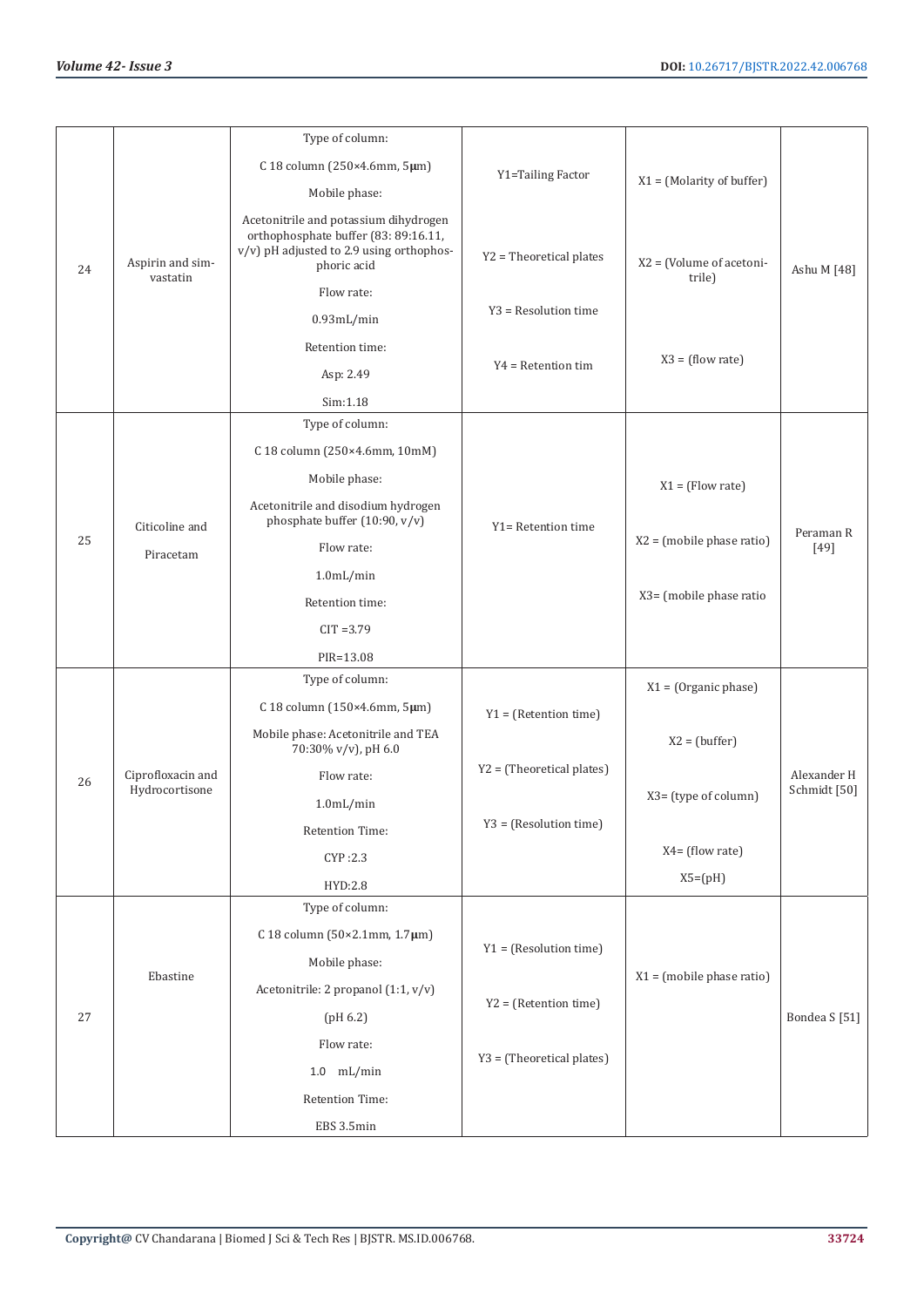|     |                      | Type of column:                                                                                   |                          |                                  |                |
|-----|----------------------|---------------------------------------------------------------------------------------------------|--------------------------|----------------------------------|----------------|
|     |                      | C18(4.6mm,100mm, dp 5µ)                                                                           |                          |                                  |                |
|     |                      | Mobile phase:                                                                                     |                          |                                  |                |
|     | Paclitaxel and       | Acetonitrile: Ammonium acetate (55:45,<br>v/v) pH adjusted to 3.2 using orthophos-<br>phoric acid | Y1= (Retention time)     | $X1 = (mobile phase ratio)$      |                |
| 28  | vinorelbine tartrate | Flow rate:                                                                                        | Y2 = (Tailing Factor)    |                                  | Shah P [52]    |
|     |                      | 1mL/min                                                                                           |                          |                                  |                |
|     |                      | Retention time:                                                                                   |                          | $X2 = (Flow rate)$               |                |
|     |                      | PCI: 2.41                                                                                         |                          |                                  |                |
|     |                      | VT: 4.86                                                                                          |                          |                                  |                |
|     |                      | Type of column:                                                                                   |                          |                                  |                |
|     |                      | C 18 column (250×4.6mm, 5µm)                                                                      | $Y1 = (Resolution time)$ | $X1 = (mobile phase ratio)$      |                |
|     |                      | Mobile phase:                                                                                     |                          |                                  |                |
|     | Rifampicin and       | Potassium dihydrogen phosphate buffer:<br>Acetonitrile (55:45 v/v), pH 3                          | $Y2 = (Retention time)$  | X2 = (Buffer concentra-<br>tion) |                |
| 29  | Ofloxacin            | Flow rate:                                                                                        |                          |                                  | Sistla R [53]  |
|     |                      | $0.8$ mL/min                                                                                      | Y3 = (asymmetric Factor) |                                  |                |
|     |                      | Retention time:                                                                                   |                          | X3= (Flow rate)                  |                |
|     |                      | OFX: 2.91min                                                                                      |                          |                                  |                |
|     |                      | RIF:4.87min                                                                                       |                          | X4=(Wavelength)                  |                |
|     |                      | Type of column:                                                                                   |                          |                                  |                |
|     | Ezetimibe            | C 18 column (100×4.6mm, 3.5µm)                                                                    | $Y1 = (Retention time)$  | $X1 = (mobile phase ratio)$      |                |
|     |                      | Mobile phase:                                                                                     |                          |                                  | Mohammadi      |
| 30. |                      | 1 heptane sulfonic acid: Acetonitrile<br>$(30:70, v/v)$ , pH 6.8                                  | $Y2 = (Peak Area)$       | $X2 = (Flow rate)$               | A [54]         |
|     |                      | Flow rate:                                                                                        |                          |                                  |                |
|     |                      | $0.5$ mL/min                                                                                      |                          |                                  |                |
|     | Atorvastatin and     | Type of column:                                                                                   |                          |                                  |                |
|     | Amlodipine           | C 18 column (250×4.6mm, 5µm)                                                                      |                          |                                  |                |
|     |                      | Mobile phase:                                                                                     |                          | $X1 = (mobile phase ratio)$      |                |
|     |                      | Acetonitrile: NaH2PO4 Buffer (55:45,<br>$v/v$ ) pH adjusted to 4.5                                | $Y1 = (Retention time)$  |                                  |                |
| 32. |                      | Flow rate:                                                                                        | $YZ = (Resolution time)$ | X2= (Flow rate)                  | Franeta J [55] |
|     |                      | 1mL/min                                                                                           |                          |                                  |                |
|     |                      | Retention Time:                                                                                   |                          |                                  |                |
|     |                      | AM: 4.3min                                                                                        |                          |                                  |                |
|     |                      | AT:9.5min                                                                                         |                          |                                  |                |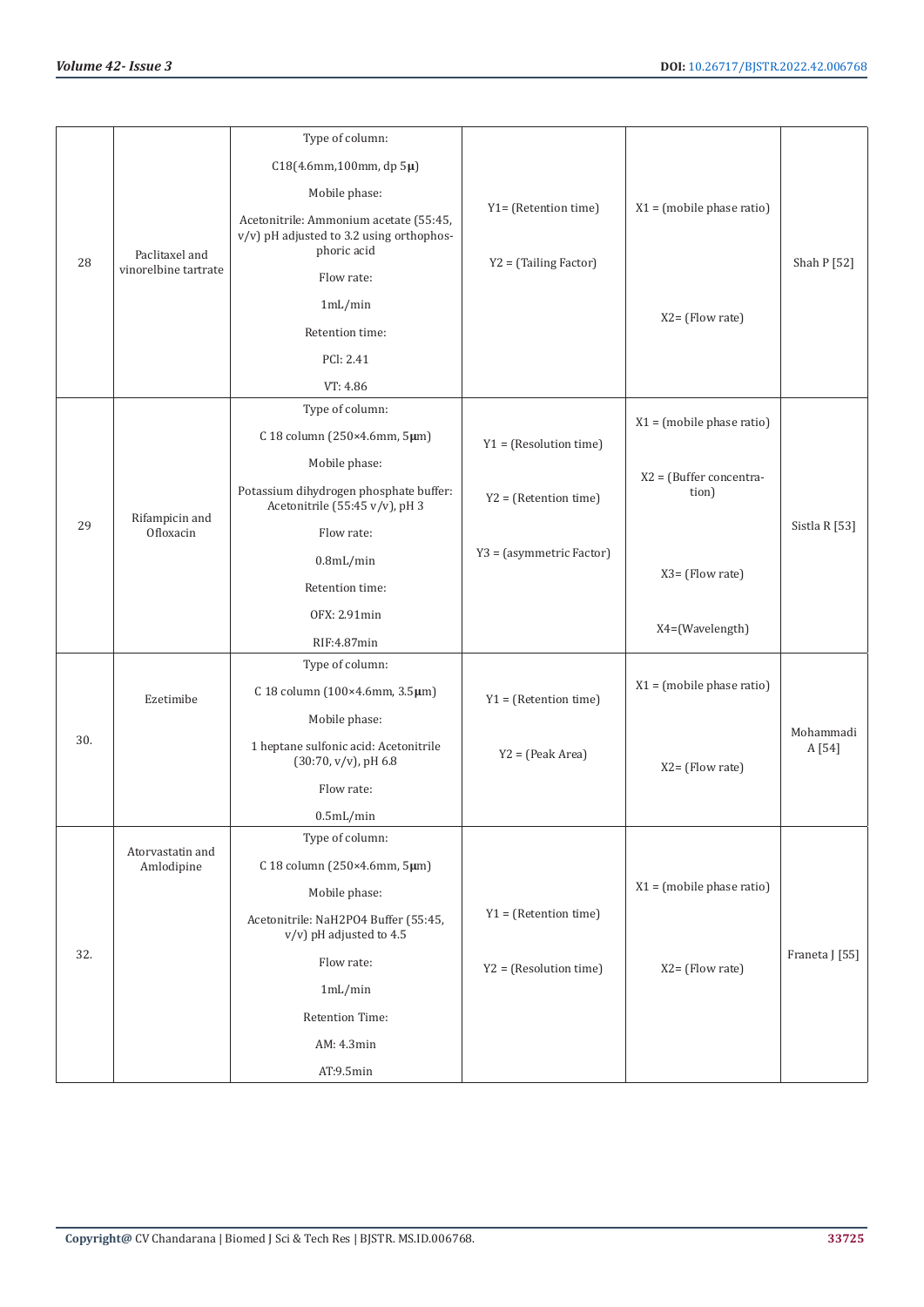|     | Acetyl salicylic<br>acid, paracetamol, | Type of column:                                          |                            |                             |               |
|-----|----------------------------------------|----------------------------------------------------------|----------------------------|-----------------------------|---------------|
|     | caffeine, and phe-<br>nobarbital       | C 18 column (250×4.6mm, 5µm)                             |                            |                             |               |
|     |                                        | Mobile phase:                                            |                            | $X1 = (mobile phase ratio)$ |               |
|     |                                        | Acetonitrile: water (25:75, v/v) pH<br>adjusted to 2.5   | $Y1 = (Retention time)$    |                             |               |
|     |                                        | Flow rate:                                               |                            |                             |               |
| 33. |                                        | 2mL/min                                                  | $Y2 = (Resolution time)$   | X2= (Flow rate)             | Dongre V [56] |
|     |                                        | Retention Time:                                          |                            |                             |               |
|     |                                        | ASL: 3.33min                                             |                            |                             |               |
|     |                                        | PCM:4.80min                                              |                            |                             |               |
|     |                                        | Caf: 3.64                                                |                            |                             |               |
|     |                                        | PHE:3.65                                                 |                            |                             |               |
|     |                                        | Type of column:                                          |                            |                             |               |
|     |                                        | C 18 column                                              |                            |                             |               |
|     | Metoprolol Succi-                      | (250×4.6mm, 5µm)                                         |                            |                             |               |
|     | nate and Amlodip-                      | Mobile phase:                                            |                            | $X1 = (mobile phase ratio)$ |               |
|     | ine                                    | Triethylamine: acetonitrile                              | $Y1 = (Retention time)$    |                             |               |
| 34. |                                        | $(85:15 \text{ v/v})$ pH adjusted to 3                   |                            |                             | Wankhede S    |
|     |                                        | Flow rate:                                               | $Y2 = (Theoretical plate)$ | X2= (Flow rate)             | $[57]$        |
|     |                                        | mL/min                                                   |                            |                             |               |
|     |                                        | <b>Retention Time:</b>                                   |                            |                             |               |
|     |                                        | MS: 4.490                                                |                            |                             |               |
|     |                                        | AB: 3.9                                                  |                            |                             |               |
|     |                                        | Type of column:                                          |                            |                             |               |
|     |                                        | C18 (25 cm×4.6mm I.D)                                    | $Y1 = (Retention time)$    |                             |               |
|     |                                        | Mobile phase:                                            |                            | $X1 = (mobile phase ratio)$ |               |
| 35. | Telmisartan                            | acetonitrile: 0.05 M KH2MP04 (60:40<br>v/v)              | Y2 = (Tailing Factor)      |                             | Rathinavel G  |
|     | and Hydrochloro-<br>thiazide           | Flow rate: 1.0mL/min                                     |                            |                             | $[58]$        |
|     |                                        | Retention time:                                          | Y3= (Resolution time)      | X2= (Flow rate)             |               |
|     |                                        | TEL 5.19                                                 |                            |                             |               |
|     |                                        | HTZ 2.97                                                 | Y4= (Theoretical plate)    |                             |               |
|     |                                        | Type of column:                                          |                            |                             |               |
|     |                                        | C18 column (5ìm, 25 cm x 4.6mm)                          | $Y1 = (Resolution time)$   |                             |               |
|     |                                        | Mobile phase:                                            |                            |                             |               |
|     |                                        | phosphate buffer (pH 5.0),                               | $Y2 = (tailing Factor)$    | $X1 = (mobile phase ratio)$ |               |
| 35. | Cefixime and Clox-                     | acetonitrile and methanol in the ratio<br>80:17:3 v/v/v) |                            |                             | Singh V [59]  |
|     | acillin                                | Flow rate:                                               | Y3= (Retention Factor)     | $X2 = (Flow rate)$          |               |
|     |                                        | 5mL/min                                                  |                            |                             |               |
|     |                                        | Retention time:                                          | Y4= (Theoretical Factor)   |                             |               |
|     |                                        | Cefixime 5.657                                           |                            |                             |               |
|     |                                        | Cloxacillin 6.200min.                                    |                            |                             |               |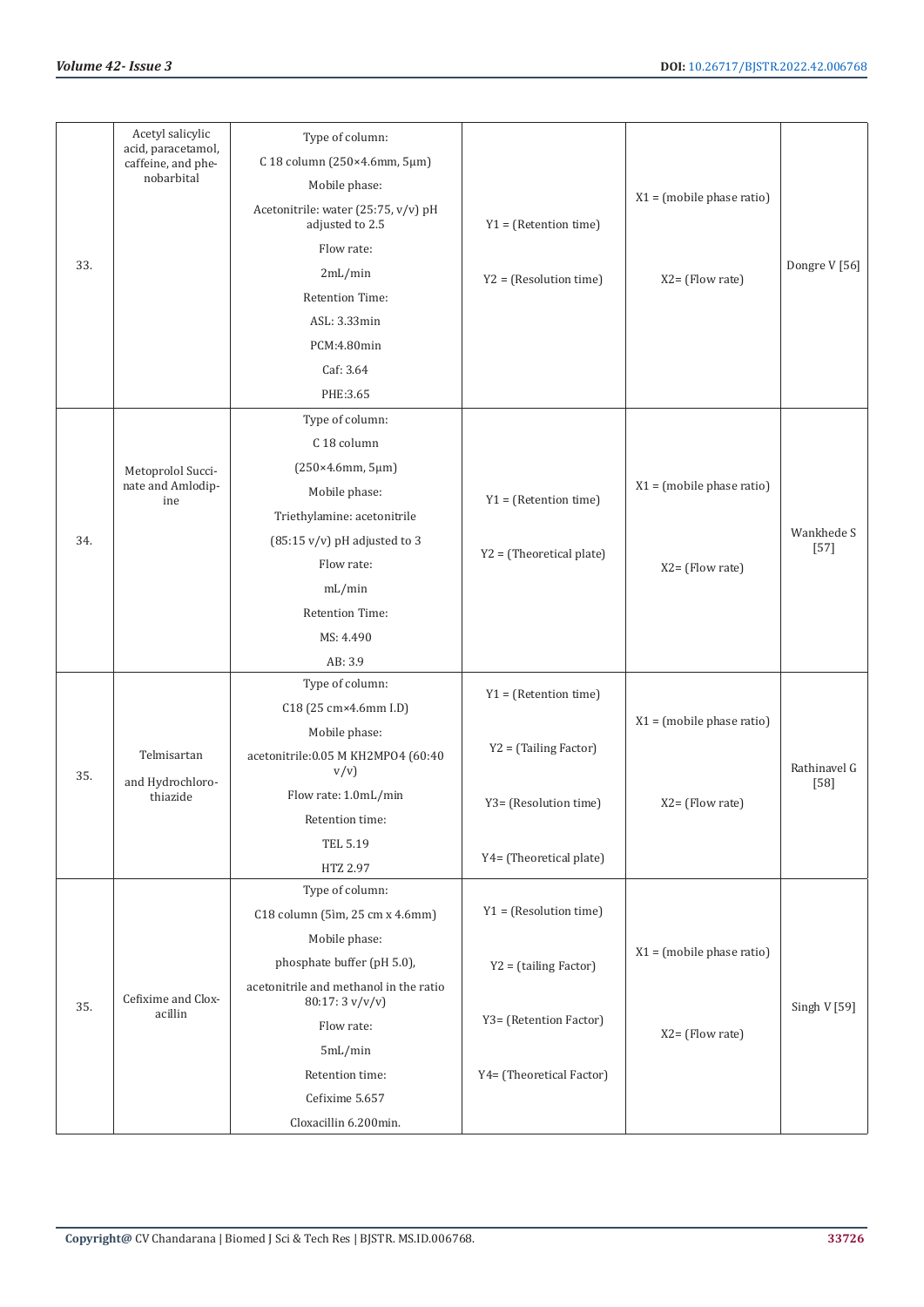|     |                                                    | Type of column:                                           |                          |                             |              |
|-----|----------------------------------------------------|-----------------------------------------------------------|--------------------------|-----------------------------|--------------|
| 36. | Cilnidipine, Aten-<br>olol and chlortha-<br>lidone | $(250 \text{mm} \times 4.6 \text{mm}, 5 \text{m})$ column | $Y1 = (Resolution time)$ |                             |              |
|     |                                                    | Mobile phase:                                             |                          |                             | Kumar P [60] |
|     |                                                    | Methanol and Triple distilled water<br>$80:20 (v/v)$ pH 7 | $Y2 = (tailing Factor)$  | $X1 = (mobile phase ratio)$ |              |
|     |                                                    | Flow rate:                                                | Y3= (Retention Factor)   |                             |              |
|     |                                                    | 1mL/min                                                   |                          | $X2 = (Flow rate)$          |              |
|     |                                                    | Retention time:                                           |                          |                             |              |
|     |                                                    | $CDP$ ; 3.25 $min$                                        |                          |                             |              |
|     |                                                    | ATL; 5.366min                                             |                          |                             |              |
|     |                                                    | CTD; 9.025min                                             |                          |                             |              |

| Table 3: Quantitative Applications of UPLC by AQbD approach. |  |  |
|--------------------------------------------------------------|--|--|
|                                                              |  |  |

| Sr. no.        | <b>Drugs</b>                 | <b>Method parameter</b>                   | Dependent<br>variable           | Independent<br>variable         | <b>Ref</b>           |
|----------------|------------------------------|-------------------------------------------|---------------------------------|---------------------------------|----------------------|
|                |                              |                                           | (y)                             | (x)                             | No.                  |
| $\mathbf{1}$   |                              | Type of column:                           |                                 | $X1 = (flow rate)$              | Perama R [61]        |
|                | Ibuprofen and Paracetamol    | RP 18 column (250×4.6mm, 5µm)             | $Y1 =$                          |                                 |                      |
|                |                              | Mobile phase: Buffer (pH 3): Acetonitrile | Resolution                      |                                 |                      |
|                |                              | $(70:30 \text{ v/v})$                     |                                 |                                 |                      |
|                |                              | Flow rate: 1.0mL/min                      |                                 | $X2 = (column)$<br>temperature) |                      |
|                |                              | Type of column:                           |                                 |                                 |                      |
|                |                              | C 18 column (250×4.6mm, 5µm)              | $Y1 = (Resolution$              | $X1 = (mobile)$                 |                      |
|                | Acyclovir and Hydrocortisone | Mobile phase:                             | time)                           | phase ratio)                    |                      |
| $\overline{2}$ |                              | (pH 6)                                    | $Y2 = (Retention$               |                                 |                      |
|                |                              | Flow rate:                                | time)                           | $X2 = (pH)$                     | Velusamy B<br>$[62]$ |
|                |                              | $0.9$ mL/min                              | $Y3 = (Separa-$<br>tion Factor) |                                 |                      |
|                |                              | Retention time:                           | $Y4 = (Peak)$                   |                                 |                      |
|                |                              | ACY: 3.4min                               | tailing)                        | $X3 = (flow rate)$              |                      |
|                |                              | HYD: 9.1min                               |                                 |                                 |                      |
|                | Apixaban                     | Type of column:                           | $Y1 = (Retention$               | $X1 = (mobile)$                 |                      |
| 3              |                              | CN 3 column (150×4.6mm, 5µm)              | time)                           | phase ratio)                    |                      |
|                |                              | Mobile phase:                             |                                 |                                 | Chamarthi R          |
|                |                              | Methanol: Water (50.2:49.8 % v/v)         | $Y2 = (Tailing)$                | $X2 = (Flow rate)$              | [63]                 |
|                |                              | Flow rate:                                | Factor)                         |                                 |                      |
|                |                              | 1.015mL/min                               |                                 |                                 |                      |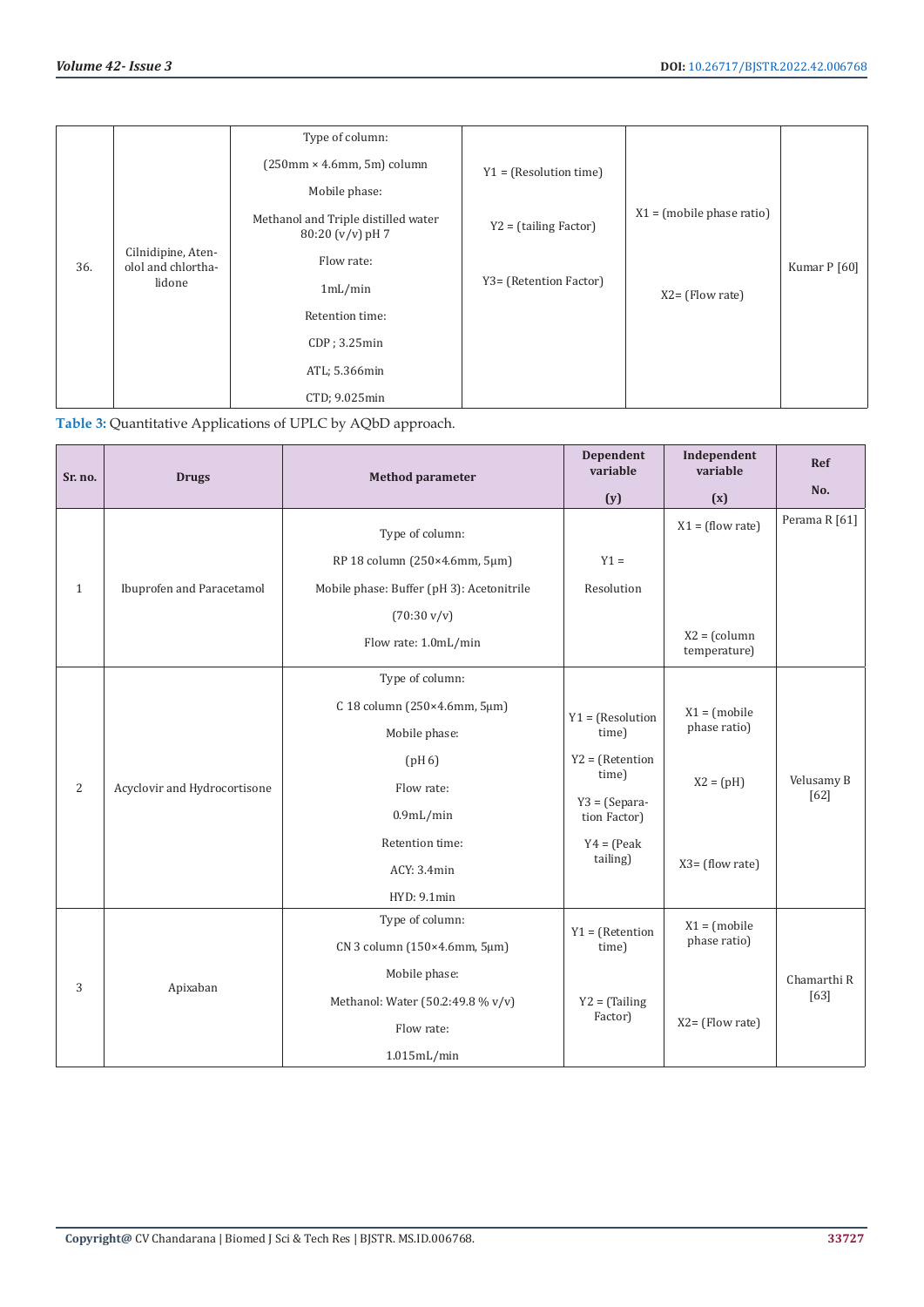|    |                                                                                                         | Type of column:                                                                                          |                              |                                 |                        |
|----|---------------------------------------------------------------------------------------------------------|----------------------------------------------------------------------------------------------------------|------------------------------|---------------------------------|------------------------|
| 4  | Amlodipine                                                                                              | C18 column (150×4.6mm, 3µm)                                                                              | $Y1 = (Resolution$<br>time)  |                                 |                        |
|    |                                                                                                         | Mobile phase:                                                                                            |                              | $X1 = (mobile)$<br>phase ratio) |                        |
|    |                                                                                                         | Buffer:                                                                                                  |                              |                                 | Raghava R              |
|    |                                                                                                         | Methanol: Acetonitrile (20:40:40 v/v/v) pH<br>adjusted to 2.8                                            | $Y2 = (Tailing)$<br>Factor)  |                                 | [64]                   |
|    |                                                                                                         | Flow rate:                                                                                               |                              | $X2 = (Flow rate)$              |                        |
|    |                                                                                                         | 1.0 <sub>m</sub> L/min                                                                                   |                              |                                 |                        |
|    |                                                                                                         | Type of column: C 18 column (150×4.6mm, 5µm)                                                             | $Y1 = (Retention$            | $X1 = (mobile)$                 |                        |
| 5  | Rabeprazole and Levosulpiride                                                                           | Mobile phase: Water: Methanol: Acetonitrile<br>$(50:38:37\% \text{ v/v/v})$ pH adjusted to $3.0 \pm 0.1$ | time)<br>$Y2 = (Resolution$  | phase ratio)                    | Beg S [65]             |
|    |                                                                                                         | Flow rate: 0.25mL/min                                                                                    | time)                        | $X2 = (Flow rate)$              |                        |
|    |                                                                                                         | Type of column: RP 18 column (250×4.6mm, 5µm)                                                            |                              |                                 |                        |
| 6  | Olmesartanminoxidil                                                                                     | Mobile phase: Acetonitrile: water                                                                        | $Y1 = (Retention$<br>time)   | $X1 = (mobile)$<br>phase ratio) | Alexander H            |
|    |                                                                                                         | $(54:46 \text{ v/v})$                                                                                    |                              |                                 | [66]                   |
|    |                                                                                                         | Flow rate: 1.0mL/min                                                                                     |                              |                                 |                        |
|    |                                                                                                         |                                                                                                          | $Y1 =$                       | $X1 = (pH)$                     |                        |
|    |                                                                                                         | Type of column: C 18 column (2.1mm × 100mm<br>and $1.7 \mu m$ )                                          | (Resolution<br>time)         | $X2 = (organic)$<br>phase)      |                        |
| 7  | Carbamazepine                                                                                           | Mobile phase: Phosphoric acid and acetonitrile                                                           |                              | $X3 = (gradient)$<br>time)      | Cijo M [67]            |
|    |                                                                                                         | Flow rate: 1mL/min                                                                                       |                              | $X4 = (slope)$                  |                        |
|    |                                                                                                         |                                                                                                          | $Y1 =$                       | $X1 = (Flow Rate)$              |                        |
|    | Glipizide                                                                                               | Type of column: C 18 column (4.6mm × 50mm and                                                            | (Retention time)             |                                 |                        |
|    |                                                                                                         | $1.8 \mu m$                                                                                              | Y2= (Peak Area)              |                                 |                        |
| 8  |                                                                                                         | Mobile phase: Phosphate buffer: Acetonitrile<br>$(60:40\%$ v/v)                                          | Y3= (Theoreti-<br>cal plate) | $X2 = (Column$<br>Temperature)  | Cijo M [68]            |
|    |                                                                                                         | Flow rate: 0.2mL/min                                                                                     | Y4= (Tailing<br>Factor)      |                                 |                        |
|    |                                                                                                         |                                                                                                          |                              | $X1 = (Flow Rate)$              |                        |
|    | Metformin Hydrochloride                                                                                 | Type of column: C 18 column (2.1mm × 100mm<br>and $1.7 \mu m$ )                                          | $Y1 =$                       | $X2 = (wavelength)$             |                        |
| 9  |                                                                                                         | Mobile phase: Methanol and acetonitrile and phos-<br>phate buffer (30:70%)                               | (Resolution<br>time)         | $X3 = (column)$<br>temperature) | Cijo M [69]            |
|    |                                                                                                         | Flow rate: 0.20mL/min                                                                                    |                              | X4= (Mobile phase<br>ratio)     |                        |
| 10 | Pioglitazone Hydrochloride                                                                              | Type of column: C 18 column (2.1mm × 100mm<br>and $1.7 \mu m$ )                                          | $Y1 =$                       | $X1 = (Flow Rate)$              |                        |
|    |                                                                                                         | Mobile phase: acetonitrile and phosphate buffer<br>$(20:80\%)$                                           | (Resolution<br>time)         | $X2 = (Mobile phase)$<br>ratio) | Jaya Raju Ch<br>$[70]$ |
|    |                                                                                                         | Flow rate: 0.20mL/min                                                                                    |                              |                                 |                        |
| 11 |                                                                                                         | Type of column: HSS Cyano column (100 x 2.1)                                                             | $Y1 =$                       | $X1 = (Flow Rate)$              |                        |
|    | Amodiaquine (AMD), Meflo-<br>quine(MFQ),Lumefantrine<br>(LFN), Artesunate (ART) and<br>Artemether (AMR) | $mm, x 1.8 \mu m$                                                                                        | (Retention time)             |                                 | Schmidt A,             |
|    |                                                                                                         | Mobile phase: Ammonium formate buffer, and<br>(0.04%) Formic acid and Methanol                           |                              |                                 | Molnar I [71]          |
|    |                                                                                                         | Flow rate: 0.20mL/min                                                                                    | Y2=Tailing<br>Factor         | X2= (Mobile phase<br>ratio)     |                        |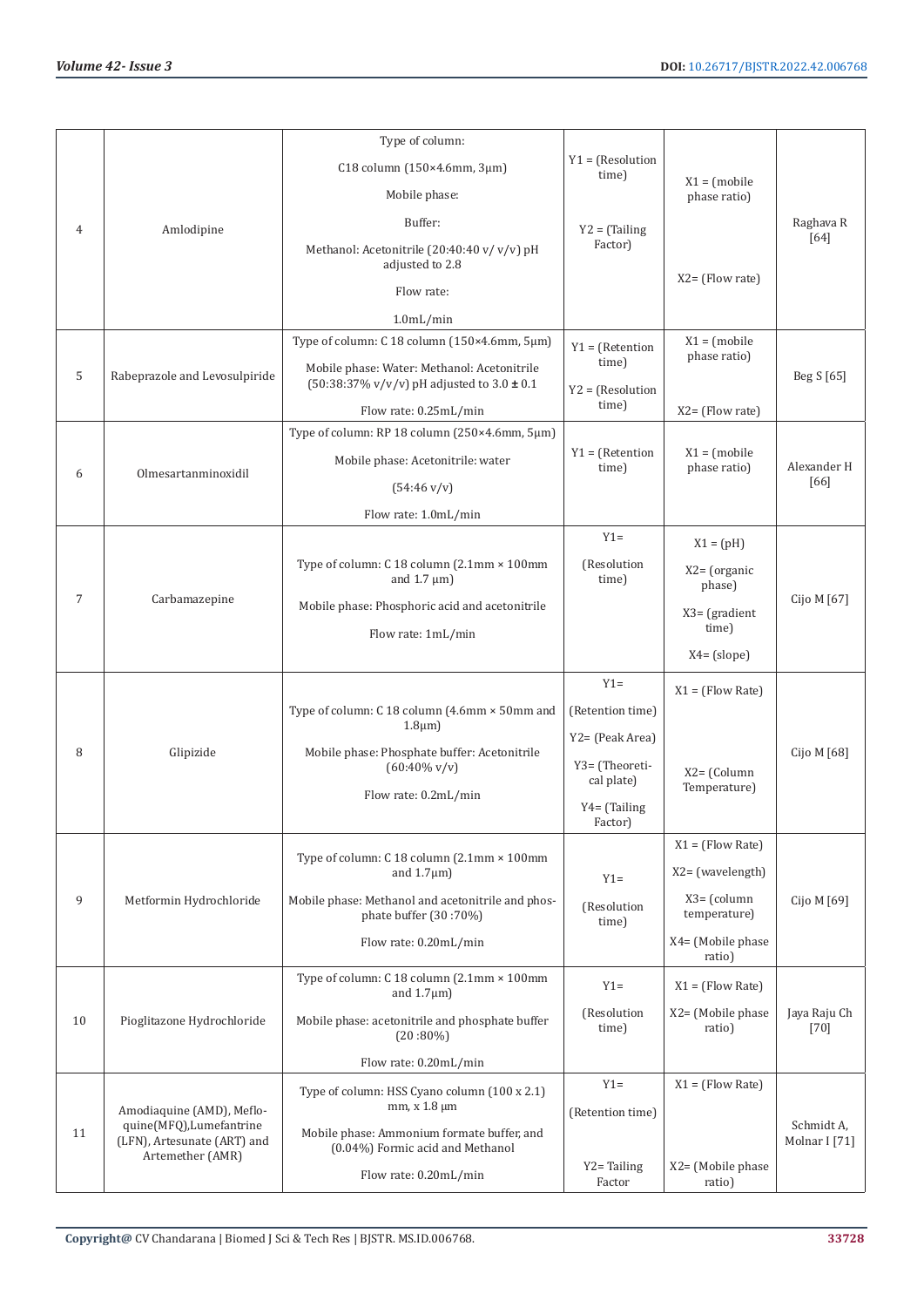| Sr. No. | <b>Drugs</b>                     | Experimental                                                                                                              | Dependent                   | Independent                                         | Ref.                       |
|---------|----------------------------------|---------------------------------------------------------------------------------------------------------------------------|-----------------------------|-----------------------------------------------------|----------------------------|
|         |                                  | Condition                                                                                                                 | Variable (y)                | Variable (x)                                        | No.                        |
| 1       | Ebastine                         | Type of column: C 18 column<br>$(2.1$ mm $\times$ 50mm and 1.7 $\mu$ m)<br>Mobile phase: acetonitrile/2-propanol<br>(1:1) | $Y1 =$<br>(Resolution time) | $X1 = (Flow Rate)$<br>X2= (Column Tempera-<br>ture) | Schmidt A, Molnar<br>1[71] |
|         |                                  | Flow rate: 1mL/min                                                                                                        |                             |                                                     |                            |
| 2       | Perindoprile and Am-<br>lodipine | Type of column: SB 18 column (50×3.0mm)<br>$\times1.8$ µm)<br>Mobile phase: 0.1% perchloric acid and<br>acetonitrile      | $Y1 =$<br>(Resolution)      | $X1 = (flow rate)$                                  | Jagan Mohan T<br>$[72]$    |
|         |                                  | Flow rate: 0.8mL/min                                                                                                      |                             |                                                     |                            |

**Table 4:** Quantitative Applications of UHPLC by AQbD approach.

# **Result and Discussion**

As we know, quality by design is an approach to implement quality in pharmaceutical but analytical QbD is a new approach to implement quality and reduce cost in pharmaceutical analysis. In this review many chromatographic methods have been covered like HPLC, UPLC, UHPLC and impurity profiling. For chromatographic methods QbD has been implemented by design expert software using different designs like central composite design (CCD), fractional factorial design (FFD), box banchan design. Gundala A [13] has developed high performance liquid chromatographic method to estimate saxagliptin (SAXA) and dapagliflozin (DAPA), to determine the essential method parameters, a risk assessment was conducted. The mathematical models were created using three independent factors: mobile phase composition, flow rate, and column temperature. The response surface methodology and the results of these independent factors were studied using a central composite design (CCD), method was optimized by mobile phase ratio, flow rate and temperature considering as an independent variable. Another study was performed to develop a new responsive and robust stability indicating HPLC method based on a fractional factorial design (FFD) approach for the simultaneous estimation of gliclazide and metformin hydrochloride in tablets without prior separation. Preliminary tests were carried out to determine the essential attribute variables, with the Taguchi screening approach being used to a large extent. two retention time (Y1) and separation factor (Y2) models were obtained and statistically interpreted. Study of constructed models and contour plots yielded the chromatographic optimum range for each input variable (Xn). The predicted data for resolution time (Y1) and separation factor (Y2) from response models were statistically important [14-72].

For the simultaneous determination of relevant organic impurities of Ibuprofen and paracetamol in a combination solid oral dosage form by reverse phase high performance liquid chromatography, a stability suggesting QbD dependent gradient

method was developed and validated using the principle of consistency by design (QbD) and the design of experiments (DoE) tool (RP-HPLC). Using the "Design-Expert® 8" software tool with a quadratic mode of central composite design, the most important critical quality attributes (CQA) of the established test method were chosen and evaluated (CCD). For purity testing of ebastine and its pharmaceutical formulations, a TA stability-indicating ultra-high-performance liquid chromatographic (UHPLC) method has been developed. The robustness of the established method was investigated by varying six parameters at three levels (+1, 0, 1): gradient time, temperature, ternary composition of the eluent, flow rate, and gradient start and end concentration. The 729 experiments that resulted were carried out in silico using the previously collected data.

# **Conclusion**

Quality by Design (QbD) is an approach to design and develop predefined product quality. QbD is a method that will improve the consistency, protection and effectiveness of products. QbD would increase the output rate; in other words, by using QbD, the risk is reduced while the input is maximised. Analytical Quality by Design applies the same concepts of QbD to analytical processes. In the pharmaceutical industry, Analytical Quality by Design (AQbD) is critical for improving product quality. It is implemented in order to reduce the number of defective products. Also, increase production. The risk can be identified early on, resulting in a highquality finished product. The various Tools are PAT, CMC, Critical Quality Attributes (CQA), Quality target Product Profile, Continuous Method Monitoring, Method optimization, and development with DOE, MODR (Method Operable Design Region), and continuous improvement. AQbD requires the right ATP and Risk Assessment of correct tools for a suitable quantity of work within proper timelines. By application of AQbd, the analytical technique makes it easier to obtain the optimum values, which makes it easier for further analysis of the drug.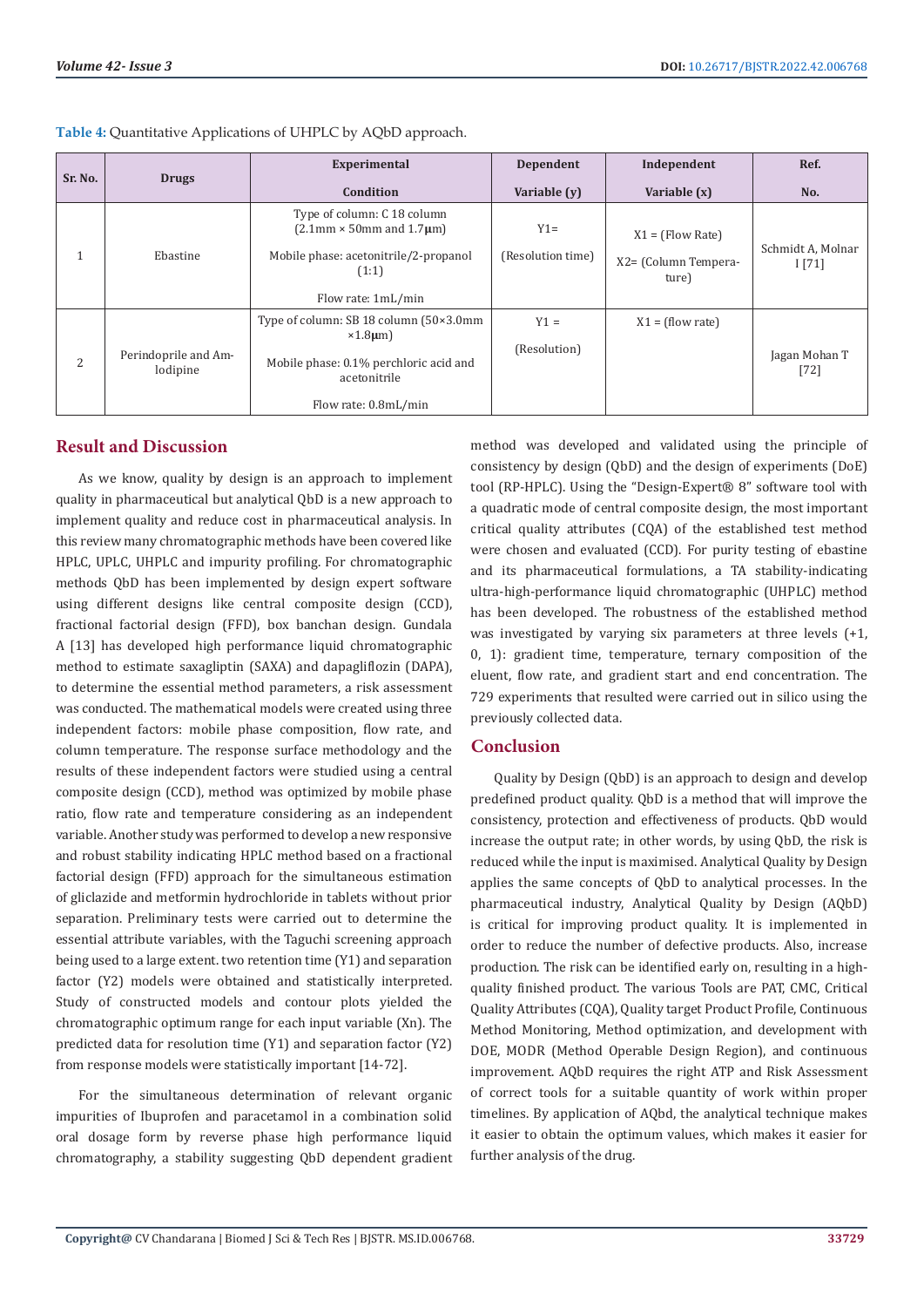The most critical process is analytical in drug production and the development of a product.

In the whole process of all the stages of the drug product life cycle, it plays a major role in development. An Analytical Method should be accurate, precise, and reliable for the intended purpose. Among all Liquid Chromatography techniques are most commonly Utilized an Overview of this article using the development of a High-performance thin-layer chromatography (HPTLC), High-performance Liquid Chromatography (HPLC), Ultra-highperformance liquid chromatography (UHPLC), reversed-phase high performance liquid chromatographic method (R-HPLC). The separation of analytes present in a sample is the key concept of an analytical method in the chromatographic method, which is developed using the QbD approach growth, which results in a highquality product. The most popular application is the assay of an active pharmaceutical ingredient (API) or determined degradation products.

#### **References**

- 1. [Nishendu P, Nadpara Rakshit V, Thumar Vidhi N, Patel PB \(2012\) Qbd: a](https://globalresearchonline.net/journalcontents/v17-2/04.pdf)  [complete review. Int J Pharm Sci Rev 17\(2\): 20-28.](https://globalresearchonline.net/journalcontents/v17-2/04.pdf)
- 2. [Gandhi Ar, Chandrani R \(2016\) Qbd in Pharmaceutical Industry: Tools,](https://www.pharmatutor.org/articles/quality-by-design-qbd-in-pharmaceutical-industry-tools-perspectives-and-challenges)  [Perspectives and Challenges. pharma Tutor 4\(11\):12-20.](https://www.pharmatutor.org/articles/quality-by-design-qbd-in-pharmaceutical-industry-tools-perspectives-and-challenges)
- 3. [Jadhav JB, Girawale NN \(2014\) QbD approach used in development of](http://www.ijpab.com/form/2014%20Volume%202,%20issue%205/IJPAB-2014-2-5-214-223.pdf)  [pharmaceutical. Int J of Pure and Applied Biosci 2\(5\): 214-223.](http://www.ijpab.com/form/2014%20Volume%202,%20issue%205/IJPAB-2014-2-5-214-223.pdf)
- 4. [Ashrani S, Goyal A, Rajat V \(2018\) QbD and process analytical technology:](https://biomedres.us/pdfs/BJSTR.MS.ID.000704.pdf)  [Important Tools for Building quality in pharmaceutical Products. Journal](https://biomedres.us/pdfs/BJSTR.MS.ID.000704.pdf)  [of Scientific & Technical Research 2\(1\): 2408-2412.](https://biomedres.us/pdfs/BJSTR.MS.ID.000704.pdf)
- 5. [Janet W \(2004\) The concept of pharmaceutical quality. American](https://www.researchgate.net/publication/279577343_The_concept_of_pharmaceutical_quality)  [Pharmaceutical Review 7\(6\): 10-15.](https://www.researchgate.net/publication/279577343_The_concept_of_pharmaceutical_quality)
- 6. [\(2015\) ICH. Q9: Quality Risk Management. ICH Harmonized Tripartite](https://www.ema.europa.eu/en/documents/scientific-guideline/international-conference-harmonisation-technical-requirements-registration-pharmaceuticals-human-use_en-3.pdf)  [Guidelines. International Conference on Harmonization of Technical](https://www.ema.europa.eu/en/documents/scientific-guideline/international-conference-harmonisation-technical-requirements-registration-pharmaceuticals-human-use_en-3.pdf)  [Requirements for Registration of Pharmaceuticals for Human Use.](https://www.ema.europa.eu/en/documents/scientific-guideline/international-conference-harmonisation-technical-requirements-registration-pharmaceuticals-human-use_en-3.pdf)  [European Medicines Agency Science Medicines Health, p. 1-20.](https://www.ema.europa.eu/en/documents/scientific-guideline/international-conference-harmonisation-technical-requirements-registration-pharmaceuticals-human-use_en-3.pdf)
- 7. [\(2008\) ICH. Q10: Pharmaceutical Quality System, ICH Tripartite](https://database.ich.org/sites/default/files/Q10%20Guideline.pdf)  [Guidelines. International Conference on Harmonization of Technical](https://database.ich.org/sites/default/files/Q10%20Guideline.pdf)  [Requirements for Registration of Pharmaceuticals for Human Use 4:](https://database.ich.org/sites/default/files/Q10%20Guideline.pdf)  [1-21.](https://database.ich.org/sites/default/files/Q10%20Guideline.pdf)
- 8. [\(2007\) A Guidance for Industry and Review Staff: Target Product Profile](http://www.ncai-cc.ccf.org/skills/documents/U.S.%20FDA%20Target%20Product%20Profile%20Guidance%20Document%20(2007).pdf)  [– A Strategic Development Process Tool, U.S. Department of Health](http://www.ncai-cc.ccf.org/skills/documents/U.S.%20FDA%20Target%20Product%20Profile%20Guidance%20Document%20(2007).pdf)  [and Human Services Food and Drug Administration Center for Drug](http://www.ncai-cc.ccf.org/skills/documents/U.S.%20FDA%20Target%20Product%20Profile%20Guidance%20Document%20(2007).pdf)  [Evaluation and Research \(CDER\).](http://www.ncai-cc.ccf.org/skills/documents/U.S.%20FDA%20Target%20Product%20Profile%20Guidance%20Document%20(2007).pdf)
- 9. [\(2009\) ICH. Q8 \(R1\): Pharmaceutical Development, Revision 1,](https://www.ema.europa.eu/en/documents/scientific-guideline/international-conference-harmonisation-technical-requirements-registration-pharmaceuticals-human-use_en-11.pdf)  [ICH Harmonized Tripartite Guidelines, International Conference](https://www.ema.europa.eu/en/documents/scientific-guideline/international-conference-harmonisation-technical-requirements-registration-pharmaceuticals-human-use_en-11.pdf)  [on Harmonization of Technical Requirements for Registration of](https://www.ema.europa.eu/en/documents/scientific-guideline/international-conference-harmonisation-technical-requirements-registration-pharmaceuticals-human-use_en-11.pdf)  [Pharmaceuticals for Human Use.](https://www.ema.europa.eu/en/documents/scientific-guideline/international-conference-harmonisation-technical-requirements-registration-pharmaceuticals-human-use_en-11.pdf)
- 10. [Callis JB, Illman DL, Kowalski BR \(1987\) Process analytical chemistry.](https://pubs.acs.org/doi/abs/10.1021/ac00136a001)  [Analytical Chemistry 59\(9\): 624A-637A.](https://pubs.acs.org/doi/abs/10.1021/ac00136a001)
- 11. [Lawrence, X Yu \(2008\) Pharmaceutical quality by design: Product and](https://pubmed.ncbi.nlm.nih.gov/18185986/)  [process development, understanding, and control. Pharmaceutical](https://pubmed.ncbi.nlm.nih.gov/18185986/)  [Research 25\(4\): 781-791.](https://pubmed.ncbi.nlm.nih.gov/18185986/)
- 12. [Balasaheb J, Jadhav N \(2014\) Quality by Design \(QBD\) Approach used in](http://www.ijpab.com/form/2014%20Volume%202,%20issue%205/IJPAB-2014-2-5-214-223.pdf)  [Development of Pharmaceuticals. J Pure App Biosci 2\(5\): 214-223.](http://www.ijpab.com/form/2014%20Volume%202,%20issue%205/IJPAB-2014-2-5-214-223.pdf)
- 13. [Gundala A, Prasad K, Koganti, B \(2019\) Application of QbD approach](https://www.scielo.br/j/bjps/a/ypCTbwqtWcpb5Z4WddHrzHK/?format=pdf&lang=en) [in RP-HPLC method development for simultaneous estimation of](https://www.scielo.br/j/bjps/a/ypCTbwqtWcpb5Z4WddHrzHK/?format=pdf&lang=en) [Saxagliptin and Dapagliflozin in tablet dosage form. Brazilian Journal of](https://www.scielo.br/j/bjps/a/ypCTbwqtWcpb5Z4WddHrzHK/?format=pdf&lang=en) [Pharmaceutical Sciences 11\(1\): 59-63.](https://www.scielo.br/j/bjps/a/ypCTbwqtWcpb5Z4WddHrzHK/?format=pdf&lang=en)
- 14. [Patel T, Shaj S \(2015\) HPTLC Method for Simultaneous Estimation of](https://www.researchgate.net/publication/281893119_HPTLC_Method_for_Simultaneous_Estimation_of_Aliskiren_Amlodipine_and_Hydrochlorothiazide_in_Synthetic_Mixture_Using_Quality_by_Design_Approach) [Aliskiren, Amlodipine, and Hydrochlorothiazide in Synthetic Mixture](https://www.researchgate.net/publication/281893119_HPTLC_Method_for_Simultaneous_Estimation_of_Aliskiren_Amlodipine_and_Hydrochlorothiazide_in_Synthetic_Mixture_Using_Quality_by_Design_Approach) [Using Quality by Design Approach. J of Liquid Chrom. and Related Tech](https://www.researchgate.net/publication/281893119_HPTLC_Method_for_Simultaneous_Estimation_of_Aliskiren_Amlodipine_and_Hydrochlorothiazide_in_Synthetic_Mixture_Using_Quality_by_Design_Approach) [38\(16\): 1546-1554.](https://www.researchgate.net/publication/281893119_HPTLC_Method_for_Simultaneous_Estimation_of_Aliskiren_Amlodipine_and_Hydrochlorothiazide_in_Synthetic_Mixture_Using_Quality_by_Design_Approach)
- 15. [Patil AS, Shirkhedkar AA \(2017\) Application of Quality by Design in the](http://www.eurasianjournals.com/data-cms/articles/20210901053756pm00181a.pdf) [Development of HPTC Method for Estimation of Anagliptin in Bulk and](http://www.eurasianjournals.com/data-cms/articles/20210901053756pm00181a.pdf) [in-house Tablets. Eurasian J Anal Chem 12\(5\): 443-458.](http://www.eurasianjournals.com/data-cms/articles/20210901053756pm00181a.pdf)
- 16. [Sheladia S, Patel B \(2016\) Implementation of QBD approach to develop](https://innovareacademics.in/journals/index.php/ijpps/article/view/11003/6188) [and validate analytical method for simultaneous 13. estimation of](https://innovareacademics.in/journals/index.php/ijpps/article/view/11003/6188) [duloxetine hydrochloride and methylcobalamin in pharmaceutical](https://innovareacademics.in/journals/index.php/ijpps/article/view/11003/6188) [dosage form by HPTLC method. Int J of Pharm And Pharm Sci 8\(7\): 105-](https://innovareacademics.in/journals/index.php/ijpps/article/view/11003/6188) [111.](https://innovareacademics.in/journals/index.php/ijpps/article/view/11003/6188)
- 17. [Jadhav ML, Tambe SR \(2013\) Implementation of QbD Approach to the](https://www.hindawi.com/journals/cri/2013/676501/) [Analytical Method development and Validation for the Estimation of](https://www.hindawi.com/journals/cri/2013/676501/) [Propafenone Hydrochloride in Tablet Dosage Form. chromatography](https://www.hindawi.com/journals/cri/2013/676501/) [Research International, p. 1-9.](https://www.hindawi.com/journals/cri/2013/676501/)
- 18. [Moolakkadath T, Mohd A \(2020\) Analytical Quality By Design \(AQBD\)](https://www.scilit.net/article/192ed4ca8e3097c078827bb20a52c3dc) [approach based HPTLC Method for Quantification of Fisetin with](https://www.scilit.net/article/192ed4ca8e3097c078827bb20a52c3dc) [superior recovery in Formulation. Current Analytical Chemistry 16\(2\):](https://www.scilit.net/article/192ed4ca8e3097c078827bb20a52c3dc) [149-157.](https://www.scilit.net/article/192ed4ca8e3097c078827bb20a52c3dc)
- 19. [Khan N, Ameeduzzafar A \(2018\) A Novel Validation Stability –indicating](https://www.ijpsonline.com/articles/a-novel-validated-stabilityindicating-hptlc-method-to-quantitate-forskolin-as-a-bulk-drug-and-in-a-nanosuspension-3535.html) [HPTLC Method to Quantitate Forskolin as a Bulk Drug and in a](https://www.ijpsonline.com/articles/a-novel-validated-stabilityindicating-hptlc-method-to-quantitate-forskolin-as-a-bulk-drug-and-in-a-nanosuspension-3535.html) [Nanosuspension. Indian J of Pharma sci 80\(5\): P820-826.](https://www.ijpsonline.com/articles/a-novel-validated-stabilityindicating-hptlc-method-to-quantitate-forskolin-as-a-bulk-drug-and-in-a-nanosuspension-3535.html)
- 20. [Patel K, Patel P, Shah P \(2016\) Validation high Performance thin layer](https://www.sciencedirect.com/science/article/pii/S1021949816300333) [chromatographic \(HPTLC\) Method for simultaneous determination of](https://www.sciencedirect.com/science/article/pii/S1021949816300333) [Nadifloxacin, mometasone furoate, and miconazole nitrate cream using](https://www.sciencedirect.com/science/article/pii/S1021949816300333) [fractional factorial design. J of food and drug ana 24\(3\): 610-619.](https://www.sciencedirect.com/science/article/pii/S1021949816300333)
- 21. [Wesam M, Noha N, Gamal S \(2019\) Innovative HPTLC method for](https://pubmed.ncbi.nlm.nih.gov/31200245/) [simultaneous determination of ternary mirture of certain DMARDS in](https://pubmed.ncbi.nlm.nih.gov/31200245/) [real samples of rheumatoid arthritis patients: an application of quality](https://pubmed.ncbi.nlm.nih.gov/31200245/) [by design approach. J of chrom B 11\(24\): 135-145.](https://pubmed.ncbi.nlm.nih.gov/31200245/)
- 22. [J Saminathan, T Vetrichelvan \(2013\) HPTLC method development](https://www.tsijournals.com/articles/hptlc-method-development-and-validation-for-simultaneous-estimation-of-olmesartan-medoximil-amlodipine-besylate-and-hydr.pdf) [and validation for simultaneous estimation of Olmesartan medoximil,](https://www.tsijournals.com/articles/hptlc-method-development-and-validation-for-simultaneous-estimation-of-olmesartan-medoximil-amlodipine-besylate-and-hydr.pdf) [Amlodipine besylate and Hydrochlorthiazide in bulk drug and](https://www.tsijournals.com/articles/hptlc-method-development-and-validation-for-simultaneous-estimation-of-olmesartan-medoximil-amlodipine-besylate-and-hydr.pdf) [formulation. Indian of Pharm Sci 13\(9\): 325-331.](https://www.tsijournals.com/articles/hptlc-method-development-and-validation-for-simultaneous-estimation-of-olmesartan-medoximil-amlodipine-besylate-and-hydr.pdf)
- 23. [Sharma K, Parle A \(2015\) Development and Validation of HPTLC Method](https://www.semanticscholar.org/paper/Development-and-Validation-of-HPTLC-Method-for-of-Sharma-Parle/02aa2462f3c0d4831dffce36900ddef02809a254) [for Simultaneous estimation of alogliptin Benzoate and Pioglitazone](https://www.semanticscholar.org/paper/Development-and-Validation-of-HPTLC-Method-for-of-Sharma-Parle/02aa2462f3c0d4831dffce36900ddef02809a254) [Hydrochloride in Bulk Drug and Combined Dosage forms. Int J of Pharma](https://www.semanticscholar.org/paper/Development-and-Validation-of-HPTLC-Method-for-of-Sharma-Parle/02aa2462f3c0d4831dffce36900ddef02809a254) [Res. and rev 4\(11\): 35-42.](https://www.semanticscholar.org/paper/Development-and-Validation-of-HPTLC-Method-for-of-Sharma-Parle/02aa2462f3c0d4831dffce36900ddef02809a254)
- 24. [Rathod RH, Amod S \(2018\) Novel NP and RP-HPTLC in Praxis for](https://www.tandfonline.com/doi/abs/10.1080/22297928.2018.1527252) [Simultaneous Estimation of chlorthalidone and cilnidipine in Bulk and](https://www.tandfonline.com/doi/abs/10.1080/22297928.2018.1527252) [pharmaceutical Formulation. Journal Analytical Chemistry Letters 8\(6\):](https://www.tandfonline.com/doi/abs/10.1080/22297928.2018.1527252) [862-871.](https://www.tandfonline.com/doi/abs/10.1080/22297928.2018.1527252)
- 25. [Chandarana C, Kapupara P \(2019\) Quantitative simultaneous estimation](https://ijpsr.com/bft-article/quantitative-simultaneous-estimation-of-aspirin-and-omeprazole-by-rp-hplc-method-implementing-aqbd-approach-in-pharmaceutical-dosage-form/) [of aspirin and omeprazole by RP-HPLC method implementing AQbD](https://ijpsr.com/bft-article/quantitative-simultaneous-estimation-of-aspirin-and-omeprazole-by-rp-hplc-method-implementing-aqbd-approach-in-pharmaceutical-dosage-form/) [approach in pharmaceutical dosage form. Int J of Pharma Sci and Res](https://ijpsr.com/bft-article/quantitative-simultaneous-estimation-of-aspirin-and-omeprazole-by-rp-hplc-method-implementing-aqbd-approach-in-pharmaceutical-dosage-form/) [10\(8\): 3777-3784.](https://ijpsr.com/bft-article/quantitative-simultaneous-estimation-of-aspirin-and-omeprazole-by-rp-hplc-method-implementing-aqbd-approach-in-pharmaceutical-dosage-form/)
- 26. [Singh P, Maurya J \(2017\) QbD approach for stability indicating HPLC](http://ijdra.com/index.php/journal/article/view/209) [method for determination of Artemether and Lumefantrine in combined](http://ijdra.com/index.php/journal/article/view/209) [dosage form. International J of Drug Regulatory Affairs 5\(4\): 44-59.](http://ijdra.com/index.php/journal/article/view/209)
- 27. [Jayaprakash J, Amirtharaj V \(2018\) Quality by Design approach](https://ijrpp.com/ijrpp/article/view/299) [to analytical method development for simultaneous estimation of](https://ijrpp.com/ijrpp/article/view/299) [ibuprofen and famotidine in their combined dosage form by RP-](https://ijrpp.com/ijrpp/article/view/299)[HPLC method. International Journal of Research in Pharmacology &](https://ijrpp.com/ijrpp/article/view/299) [Pharmacotherapeutics 7\(3\): 291-298.](https://ijrpp.com/ijrpp/article/view/299)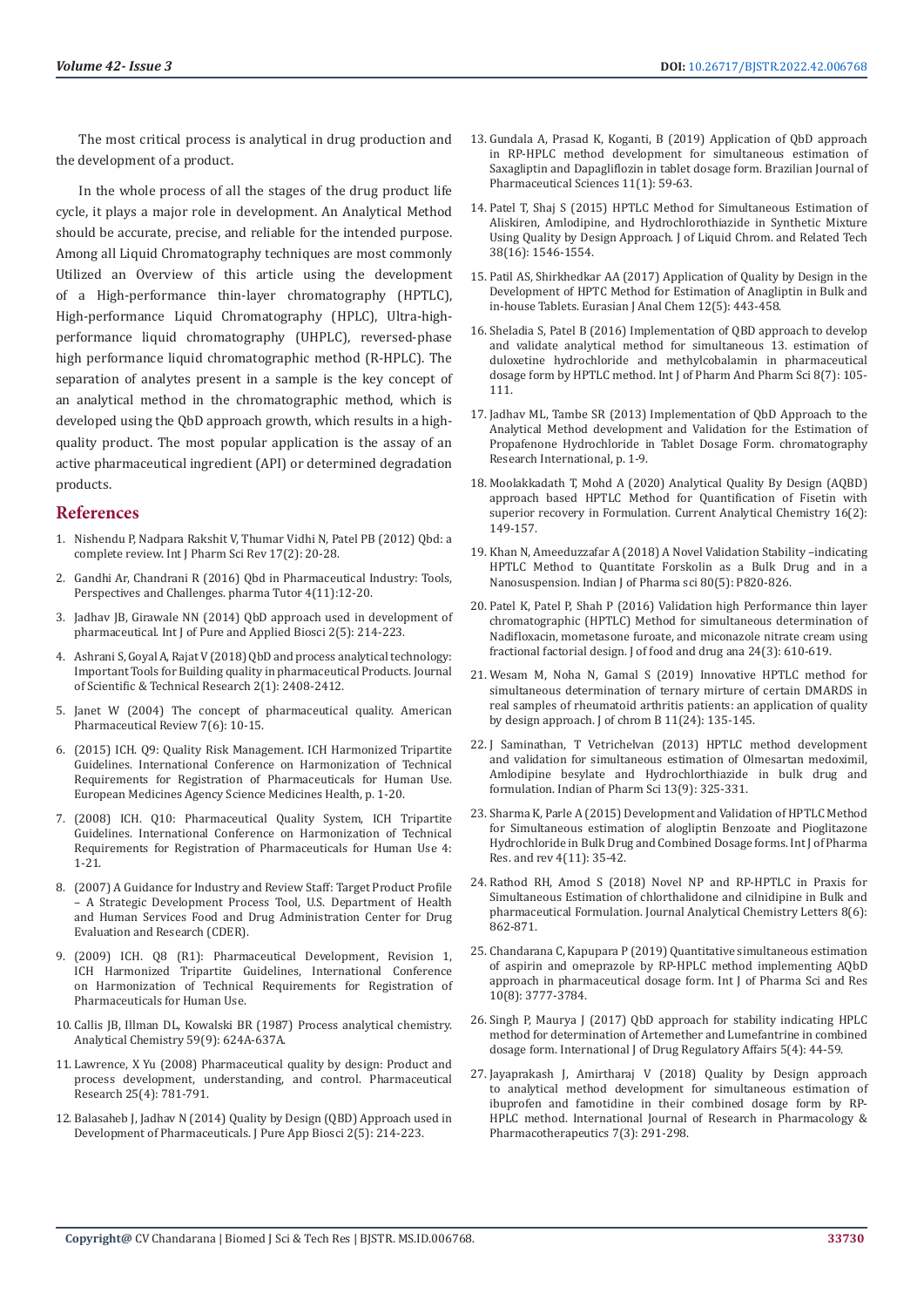- 28. [Thakur D, Kaur A \(2017\) Application of QbD based approach in method](https://www.infona.pl/resource/bwmeta1.element.springer-doi-10_1007-S40005-016-0256-X)  [development of RP-HPLC for simultaneous estimation of antidiabetic](https://www.infona.pl/resource/bwmeta1.element.springer-doi-10_1007-S40005-016-0256-X)  [drugs in pharmaceutical dosage form. Journal of Pharmaceutical](https://www.infona.pl/resource/bwmeta1.element.springer-doi-10_1007-S40005-016-0256-X)  [Investigation 47\(3\): 229-239.](https://www.infona.pl/resource/bwmeta1.element.springer-doi-10_1007-S40005-016-0256-X)
- 29. [Manikandan K, Lakshmi K \(2019\) Qbd Approach in RP-HPLC Method](https://aip.scitation.org/doi/abs/10.1063/1.5112268)  [development for the Assay of Benzocaine and Diclofenac in dosage](https://aip.scitation.org/doi/abs/10.1063/1.5112268)  [forms. AIP Conference proceeding 2112\(1\): 0200831-0200839.](https://aip.scitation.org/doi/abs/10.1063/1.5112268)
- 30. [Roma N, Trivedi P \(2017\) Implementation of Box-Behnken Experimental](https://www.rsisinternational.org/conference/4ICMRP2017/papers/191-199.pdf)  [Design for the Robustness Study and Its Comprehensive Approach in](https://www.rsisinternational.org/conference/4ICMRP2017/papers/191-199.pdf)  [Development and Validation of RP-HPLC Method for Simultaneous](https://www.rsisinternational.org/conference/4ICMRP2017/papers/191-199.pdf)  [Estimation of Rifampicin and Levofloxacin. 4](https://www.rsisinternational.org/conference/4ICMRP2017/papers/191-199.pdf)th International Conference [on Multidisciplinary Research & Practice \(41CMRP\), pp. 191-199.](https://www.rsisinternational.org/conference/4ICMRP2017/papers/191-199.pdf)
- 31. [Raja T, Rao A \(2012\) Development and validation of a reversed phase](http://citeseerx.ist.psu.edu/viewdoc/download?doi=10.1.1.1067.856&rep=rep1&type=pdf)  [HPLC Method for Simultaneous determination of levocetirizine and](http://citeseerx.ist.psu.edu/viewdoc/download?doi=10.1.1.1067.856&rep=rep1&type=pdf)  [montelukast sodium in tablet dosage form., International journal of](http://citeseerx.ist.psu.edu/viewdoc/download?doi=10.1.1.1067.856&rep=rep1&type=pdf)  [Research in pharmacy and chemistry 2\(4\): 2231-2781.](http://citeseerx.ist.psu.edu/viewdoc/download?doi=10.1.1.1067.856&rep=rep1&type=pdf)
- 32. [Karode K, Dharbale N \(2019\) Qbd approach to method development](http://www.innpharmacotherapy.com/VolumeArticles/FullTextPDF/10191_04_IPP-07-AJ-2019-18_OA.pdf)  [and validation of Secnidazole. Innovation in Pharmceuticals and](http://www.innpharmacotherapy.com/VolumeArticles/FullTextPDF/10191_04_IPP-07-AJ-2019-18_OA.pdf)  [Pharmacotherapy 7\(2\): 45-60.](http://www.innpharmacotherapy.com/VolumeArticles/FullTextPDF/10191_04_IPP-07-AJ-2019-18_OA.pdf)
- 33. [Shah A, Patel C \(2020\) Implementation of QbD Approach to the RP-HPLC](https://www.semanticscholar.org/paper/IMPLEMENTATION-OF-QbD-APPROACH-TO-THE-RP-HPLC-AND-Shah-Patel/e036b5800d8d1d8718ef140ff0f46a9713941c84)  [Method Development and Validation of Roflumilast in bulk and Tablet](https://www.semanticscholar.org/paper/IMPLEMENTATION-OF-QbD-APPROACH-TO-THE-RP-HPLC-AND-Shah-Patel/e036b5800d8d1d8718ef140ff0f46a9713941c84)  [Dosage Form: An Application in Degradation Study. World Journal of](https://www.semanticscholar.org/paper/IMPLEMENTATION-OF-QbD-APPROACH-TO-THE-RP-HPLC-AND-Shah-Patel/e036b5800d8d1d8718ef140ff0f46a9713941c84)  [Pharmacy and Pharm Sci 3\(6\): 2281-2307.](https://www.semanticscholar.org/paper/IMPLEMENTATION-OF-QbD-APPROACH-TO-THE-RP-HPLC-AND-Shah-Patel/e036b5800d8d1d8718ef140ff0f46a9713941c84)
- 34. [Chaphekarm M, Hamrapurkar P \(2016\) Development and Validation](https://www.ijpsdr.com/index.php/ijpsdr/article/view/517)  [of RP-HPLC Assay Method for Vildagliptin Using Qbd Approach and Its](https://www.ijpsdr.com/index.php/ijpsdr/article/view/517)  [Application to Forced Degradation Studies. Int J of Pharm Sci & Drug](https://www.ijpsdr.com/index.php/ijpsdr/article/view/517)  [Research 8\(3\): 157-165.](https://www.ijpsdr.com/index.php/ijpsdr/article/view/517)
- 35. [Singh v, Daharwal S \(2017\) Optimization of RP-HPLC Method for](https://www.researchgate.net/publication/316957923_Optimization_of_RP-HPLC_Method_for_Simultaneous_Estimation_of_Lamivudine_and_Raltegravir_in_Binary_Mixture_by_Using_Design_of_Experiment)  [Simultaneous Estimation of Lamivudine and Raltegravir in Binary](https://www.researchgate.net/publication/316957923_Optimization_of_RP-HPLC_Method_for_Simultaneous_Estimation_of_Lamivudine_and_Raltegravir_in_Binary_Mixture_by_Using_Design_of_Experiment)  Mixture by Using Design of Experiment. Eurasian J of Anal Chem 12(3): [179-195.](https://www.researchgate.net/publication/316957923_Optimization_of_RP-HPLC_Method_for_Simultaneous_Estimation_of_Lamivudine_and_Raltegravir_in_Binary_Mixture_by_Using_Design_of_Experiment)
- 36. [Gholve S, Gandge NV, Giram P \(2017\) Analytical Method Development](https://www.researchgate.net/publication/319701716_Analytical_Method_Development_and_Validation_of_Melatonin_by_QbD_Approach_Form)  [and Validation of Melatonin by QbD Approach Form. International J of](https://www.researchgate.net/publication/319701716_Analytical_Method_Development_and_Validation_of_Melatonin_by_QbD_Approach_Form)  [Pharm & Pharm Res 10\(1\): 28-54.](https://www.researchgate.net/publication/319701716_Analytical_Method_Development_and_Validation_of_Melatonin_by_QbD_Approach_Form)
- 37. [Dalal A, Anees M, Sangshetti J \(2019\) HPLC method development for](https://www.researchgate.net/publication/336606586_HPLC_METHOD_DEVELOPMENT_FOR_DETERMINATION_OF_PYRAZINAMIDE_AND_RELATED_SUBSTANCE_BY_USING_QUALITY_BY_DESIGN_QBD_APPROACH)  [determination of pyrazinamide and related substances by using qbd](https://www.researchgate.net/publication/336606586_HPLC_METHOD_DEVELOPMENT_FOR_DETERMINATION_OF_PYRAZINAMIDE_AND_RELATED_SUBSTANCE_BY_USING_QUALITY_BY_DESIGN_QBD_APPROACH)  [approach. European Chemical Bulletin 8\(10\): 328-334.](https://www.researchgate.net/publication/336606586_HPLC_METHOD_DEVELOPMENT_FOR_DETERMINATION_OF_PYRAZINAMIDE_AND_RELATED_SUBSTANCE_BY_USING_QUALITY_BY_DESIGN_QBD_APPROACH)
- 38. [Awotwe Otoo D, Agarabi C, Habib M, Awotwe otoo D, Agarabi C, et](https://pubmed.ncbi.nlm.nih.gov/22316620/)  [al. \(2012\) Application of QbD elements for the development and](https://pubmed.ncbi.nlm.nih.gov/22316620/)  [optimization of an analytical method for protamine sulphate. J of Pharm](https://pubmed.ncbi.nlm.nih.gov/22316620/)  [and Biom Anal 62: 61-67.](https://pubmed.ncbi.nlm.nih.gov/22316620/)
- 39. [Puranpole A, Chavan V \(2016\) Analytical Quality by design \(QbD\)](https://www.researchgate.net/publication/333673292_Analytical_Quality_by_Design_QbD_Approach_to_RP-HPLC_Method_Development_and_Validation_of_Meloxicam)  [Approach to RP-HPLC Method Development and Validation of](https://www.researchgate.net/publication/333673292_Analytical_Quality_by_Design_QbD_Approach_to_RP-HPLC_Method_Development_and_Validation_of_Meloxicam)  [Meloxicam. Asian J Pharm Tech & Inno 04\(20\): 1-10.](https://www.researchgate.net/publication/333673292_Analytical_Quality_by_Design_QbD_Approach_to_RP-HPLC_Method_Development_and_Validation_of_Meloxicam)
- 40. [Yadav N, Raghuvanshi A, Gajanand Sharma, Sarwar Beg, Om P Katare,](https://pubmed.ncbi.nlm.nih.gov/26514627/)  [et al. \(2015\) QbD-Based Development and Validation of a Stability-](https://pubmed.ncbi.nlm.nih.gov/26514627/)[Indicating HPLC Method for Estimating Ketoprofen in Bulk Drug and](https://pubmed.ncbi.nlm.nih.gov/26514627/)  [Proniosomal Vesicular System. J of Chrom Sci 54\(3\): 377-389.](https://pubmed.ncbi.nlm.nih.gov/26514627/)
- 41. [Jain A, Sharma T, Prakash O \(2019\) QbD-Driven Analytical Method](https://www.tandfonline.com/doi/abs/10.1080/22297928.2019.1624193)  [Development and Validation for Raloxifene Hydrochloride in Pure Drug](https://www.tandfonline.com/doi/abs/10.1080/22297928.2019.1624193)  [and solid Oral Dosage Form 9\(0\): 463-477.](https://www.tandfonline.com/doi/abs/10.1080/22297928.2019.1624193)
- 42. [Singh P, Sarwar Beg, O P Katare, Singh B \(2016\) QbD-Driven Development](https://pubmed.ncbi.nlm.nih.gov/27226463/)  [and Validation of a HPLC Method for Estimation of Estimation of](https://pubmed.ncbi.nlm.nih.gov/27226463/)  [Tamoxifen Citrate with Improved Performance. J of Chrom Sci 54\(8\):](https://pubmed.ncbi.nlm.nih.gov/27226463/)  [1373-1384.](https://pubmed.ncbi.nlm.nih.gov/27226463/)
- 43. [Maria RM, Najla M, Erika RM \(2006\) Quantitative determination of](https://pubmed.ncbi.nlm.nih.gov/16095864/)  [gatifloxacin, levofloxacin, lomefloxacin and pefloxacin fluoroquinolonic](https://pubmed.ncbi.nlm.nih.gov/16095864/)  [antibiotics in pharmaceutical preparations by High Performance Liquid](https://pubmed.ncbi.nlm.nih.gov/16095864/)  [Chromatography. Journal of pharm and biom anal 40\(1\): 179-184.](https://pubmed.ncbi.nlm.nih.gov/16095864/)
- 44. [E Calleri, Lorenzi E, Furlanetto S, Caccialanza G \(2002\) Validation of](https://pubmed.ncbi.nlm.nih.gov/12110394/) [a RP-HPLC method for the simultaneous determination of Isoniazid,](https://pubmed.ncbi.nlm.nih.gov/12110394/) [Pyrazinamide and Rifampicin in a pharmaceutical formulation. J of](https://pubmed.ncbi.nlm.nih.gov/12110394/) [pharm and Biom Anal 29\(6\): 1089-1096.](https://pubmed.ncbi.nlm.nih.gov/12110394/)
- 45. [Peraman R, Bhadraya K, Reddy Y, C Surayaprakash Reddy, Lokesh T](https://pubmed.ncbi.nlm.nih.gov/26997704/) [\(2015\) Analytical Quality By Design approach in RP-HPLC Method](https://pubmed.ncbi.nlm.nih.gov/26997704/) [Development for the Assay of Etofenamate in Dosage Forms. Indian](https://pubmed.ncbi.nlm.nih.gov/26997704/) [Journal of pharmaceutical Science 77\(6\): 751-757.](https://pubmed.ncbi.nlm.nih.gov/26997704/)
- 46. [Bhusnure O, Shinde N \(2015\) QbD approach for analytical method](https://www.scholarsresearchlibrary.com/articles/qbd-approach-for-analytical-method-development-of-antipschotic-drug.pdf) [development of Anti-pschotic drug. Der Pharmacia Lettre 12\(7\): 62-70.](https://www.scholarsresearchlibrary.com/articles/qbd-approach-for-analytical-method-development-of-antipschotic-drug.pdf)
- 47. [Patel K, patel A, Shah P \(2017\) Multivariate optimization for](https://www.researchgate.net/publication/319676476_Multivariate_optimization_for_simultaneous_determination_of_aspirin_and_simvastatin_by_reverse_phase_liquid_chromatographic_method_using_AQbD_approach) [simultaneous determination of Aspirin and simvastatin by reverse](https://www.researchgate.net/publication/319676476_Multivariate_optimization_for_simultaneous_determination_of_aspirin_and_simvastatin_by_reverse_phase_liquid_chromatographic_method_using_AQbD_approach) [phase liquid chromatographic Method using AQbD approach. Bulletin of](https://www.researchgate.net/publication/319676476_Multivariate_optimization_for_simultaneous_determination_of_aspirin_and_simvastatin_by_reverse_phase_liquid_chromatographic_method_using_AQbD_approach) [Faculty of Pharmacy, Cairo University 55\(2\): 293-301.](https://www.researchgate.net/publication/319676476_Multivariate_optimization_for_simultaneous_determination_of_aspirin_and_simvastatin_by_reverse_phase_liquid_chromatographic_method_using_AQbD_approach)
- 48. [Ashu M, Parmar S, Gilani S \(2017\) Optimization and Validation for](https://www.researchgate.net/publication/318481789_Optimization_and_Validation_for_Simultaneous_Estimation_of_Citicoline_and_Piracetam_in_bulk_and_tablet_formulations_using_RP-HPLC_method_Analytical_quality_by_design_approach) [Simultaneous Estimation of citicoline and piracetam in bulk and tablet](https://www.researchgate.net/publication/318481789_Optimization_and_Validation_for_Simultaneous_Estimation_of_Citicoline_and_Piracetam_in_bulk_and_tablet_formulations_using_RP-HPLC_method_Analytical_quality_by_design_approach) [formulations using RP-HPLC Method Analytical quality by design](https://www.researchgate.net/publication/318481789_Optimization_and_Validation_for_Simultaneous_Estimation_of_Citicoline_and_Piracetam_in_bulk_and_tablet_formulations_using_RP-HPLC_method_Analytical_quality_by_design_approach) [Approach. Asian J of Res in chem 10\(2\):198-205.](https://www.researchgate.net/publication/318481789_Optimization_and_Validation_for_Simultaneous_Estimation_of_Citicoline_and_Piracetam_in_bulk_and_tablet_formulations_using_RP-HPLC_method_Analytical_quality_by_design_approach)
- 49. [Peraman R, Kalva BY, Y Padmanabha Reddy, Hemraj Sharma \(2016\)](https://www.tandfonline.com/doi/abs/10.1080/22297928.2016.1153431) [Analytical Quality By Design Approach in Selection of Method variables](https://www.tandfonline.com/doi/abs/10.1080/22297928.2016.1153431) [for Simultaneous Analysis of Ciprofloxacin and Hydrocortisone by LC](https://www.tandfonline.com/doi/abs/10.1080/22297928.2016.1153431) [Method Using Taguchi Method. Analytical Chemistry Letter 6\(1\): 1-12.](https://www.tandfonline.com/doi/abs/10.1080/22297928.2016.1153431)
- 50. [Alexander H Schmidt, Imre Molnar \(2013\) Using an innovate Quality-by-](https://pubmed.ncbi.nlm.nih.gov/23454599/)[Design approach for development of a stability imdicating HPLC method](https://pubmed.ncbi.nlm.nih.gov/23454599/) [for ebastine In the API and pharmaceutical formulations, Journal of](https://pubmed.ncbi.nlm.nih.gov/23454599/) [Pharmaceutical and Biomedical Analysis 78\(79\): 65-74.](https://pubmed.ncbi.nlm.nih.gov/23454599/)
- 51. [Bondea S, Bondea C \(2019\) Quality by Design Based Development and](https://www.semanticscholar.org/paper/Quality-by-design-based-development-and-validation-Bonde-Bonde/63c4abb6fd704e9990ecb14c1175160f18646aae) [Validation of HPLC Method For Simultaneous Estimation of Paclitaxel](https://www.semanticscholar.org/paper/Quality-by-design-based-development-and-validation-Bonde-Bonde/63c4abb6fd704e9990ecb14c1175160f18646aae) [and Vinorelbine tartrate in dual drug loaded liposomes. Microchemical](https://www.semanticscholar.org/paper/Quality-by-design-based-development-and-validation-Bonde-Bonde/63c4abb6fd704e9990ecb14c1175160f18646aae) [Journal 149: 1-9.](https://www.semanticscholar.org/paper/Quality-by-design-based-development-and-validation-Bonde-Bonde/63c4abb6fd704e9990ecb14c1175160f18646aae)
- 52. [Shah P, Pandya T, Gohel M, Vaishali Thakkar \(2019\) Development and](https://www.tandfonline.com/doi/full/10.1080/16583655.2018.1548748) [Validation of HPLC method for simultaneous estimation of Rifampicin](https://www.tandfonline.com/doi/full/10.1080/16583655.2018.1548748) [and Ofloxacin using experimental design. J of Taibhah University for Sci](https://www.tandfonline.com/doi/full/10.1080/16583655.2018.1548748) [13\(1\): 146-154.](https://www.tandfonline.com/doi/full/10.1080/16583655.2018.1548748)
- 53. [Sistla R, Kashyap Y, Chandrasekar D \(2005\) Development and Validation](https://pubmed.ncbi.nlm.nih.gov/15936912/) [of a reversed-phase HPLC method for the determination of ezetimibe in](https://pubmed.ncbi.nlm.nih.gov/15936912/) [pharmaceutical dosage forms, Journal of Pharmaceutical and Biomedical](https://pubmed.ncbi.nlm.nih.gov/15936912/) [Analysis 39\(3-4\): 517-522.](https://pubmed.ncbi.nlm.nih.gov/15936912/)
- 54. [Mohammadi A, Rezanour N, Walker R \(2007\) A Stability Indicating](https://pubmed.ncbi.nlm.nih.gov/17010681/) [HPLC assay for the simultaneous determination of Atorvastatin and](https://pubmed.ncbi.nlm.nih.gov/17010681/) [Amlodipine in commercial tablets. J of chrom B 846\(1\): 215-221.](https://pubmed.ncbi.nlm.nih.gov/17010681/)
- 55. [Franeta J, Agbaba D, Vladimirov S \(2002\) HPLC Assay of Acetylsalicyclic](https://pubmed.ncbi.nlm.nih.gov/12385520/) [acid, paracetamol, caffeine, and phenobarbital in Tablets, II Farmaco](https://pubmed.ncbi.nlm.nih.gov/12385520/) [57\(9\): 709-713.](https://pubmed.ncbi.nlm.nih.gov/12385520/)
- 56. [Dongre V, Shah B, Karmuse P \(2008\) Simultaneous determination of](https://pubmed.ncbi.nlm.nih.gov/18155869/) [metoprolol succinate and amlodipine besylate in pharmaceutical dosage](https://pubmed.ncbi.nlm.nih.gov/18155869/) [form by HPLC. J of BioPharm And Biomed Anal 46\(3\): 583-586.](https://pubmed.ncbi.nlm.nih.gov/18155869/)
- 57. [Wankhede S, Tajne M, Gupta K \(2007\) RP-HPLC Method For Simultaneous](https://www.ijpsonline.com/articles/rphplc-method-for-simultaneous-estimation-of-telmisartan-and-hydrochlorothiazide-in-tablet-dosage-form.html) [estimation of Telmisartan and Hydrochlorotiazide in tablet dosage form.](https://www.ijpsonline.com/articles/rphplc-method-for-simultaneous-estimation-of-telmisartan-and-hydrochlorothiazide-in-tablet-dosage-form.html) [Univ. Indian J Pharm Sci 69\(2\): 298-300.](https://www.ijpsonline.com/articles/rphplc-method-for-simultaneous-estimation-of-telmisartan-and-hydrochlorothiazide-in-tablet-dosage-form.html)
- 58. [Rathinavel G, Mukherjee P, J Valarmathy, L Samueljoshua, Saravanan T,](https://www.hindawi.com/journals/jchem/2008/152390/) [et al. \(2006\) A Validated RP-HPLC Method for Simultaneous Estimation](https://www.hindawi.com/journals/jchem/2008/152390/) [of Cefixime and Cloxacillin in Tablets. E- Journal of Chemistry 5\(3\): 648-](https://www.hindawi.com/journals/jchem/2008/152390/) [651.](https://www.hindawi.com/journals/jchem/2008/152390/)
- 59. [Singh V, Singh R, Baghel R \(2018\) RP-HPLC Method development and](http://jddtonline.info/index.php/jddt/article/view/2205) [validation for Simultaneous estimation of Cilnidipine, Atenolol and](http://jddtonline.info/index.php/jddt/article/view/2205) [chlorthalidone. Journal of drug Delivery & Therapeutics 8\(6\): 78-82.](http://jddtonline.info/index.php/jddt/article/view/2205)
- 60. [Kumar P, Thirupathi D \(2017\) Simultaneous determination of related](http://www.orientjchem.org/vol33no3/simultanious-determination-of-related-organic-impurities-of-ibuprofen-and-paracetamol-in-combination-solid-dosage-form-by-rp-hplc-with-qbd-approach/) [organic impurities of ibuprofen and paracetamol in combination](http://www.orientjchem.org/vol33no3/simultanious-determination-of-related-organic-impurities-of-ibuprofen-and-paracetamol-in-combination-solid-dosage-form-by-rp-hplc-with-qbd-approach/)